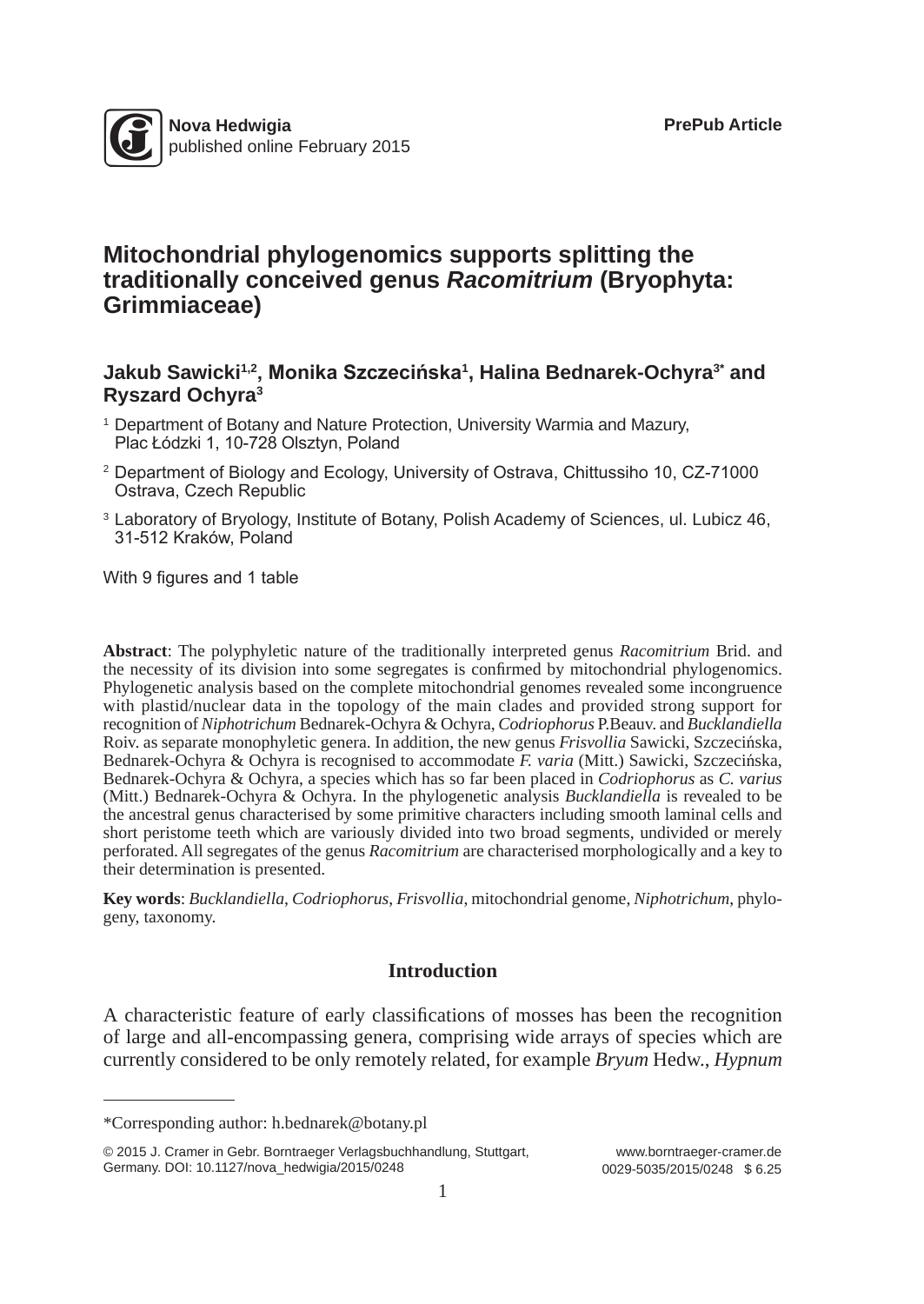Hedw., *Mnium* Hedw. and *Leskea* Hedw. With progress in taxonomic studies many of these catch-all genera were divided on morphological and anatomical grounds into smaller, more homogeneous and natural entities. In this way, a number of segregates have been recognised within such genera as *Mnium* (Koponen 1968), *Polytrichum* Hedw. (Smith 1972), *Sciaromium* (Mitt.) Mitt. (Ochyra 1985, 1986, 1987a, b), *Tortula* Hedw. (Zander 1989) and recently in *Grimmia* Hedw. and *Racomitrium* Brid. (Ochyra et al. 2003).

With the rapid development of phylogenetic studies on mosses which is associated with the wide application of molecular techniques, the number of newly recognised genera has increased markedly. Some large genera have still proven to be heterogeneous and polyphyletic taxa which needed to be split into smaller, monophyletic genera, for instance *Brachythecium* Schimp. and *Eurhynchium* Schimp. (Ignatov & Huttunen 2002), *Neckera* Hedw. and *Thamnobryum* Nieuwl. (Olsson et al. 2011), *Hygrohypnum*  Lindb. (Oliván et al. 2007) and *Rhynchostegium* Schimp. (Huttunen & Ignatov 2010). These results have often been congruent with the results of studies based on morphology and the new genera have usually been earlier recognised as infrageneric taxa within the genera concerned.

In the case of the broadly understood genus *Racomitrium* the molecular phylogeny based on nuclear ITS and plastid *rps*4-*trn*L and *trn*K*/mat*K*-psb*A sequences carried out by Larraín et al. (2013) revealed that two segregates, *Bucklandiella* Roiv. and *Codriophorus* P.Beauv. remained polyphyletic, whilst one segregate, *Niphotrichum* Bednarek-Ochyra & Ochyra, remained paraphyletic. Only the narrowly interpreted genus *Racomitrium* may be considered monophyletic.

A major problem which often markedly impedes the proper interpretation of molecular phylogeny is imperfect knowledge of the genera concerned at the basic level of alphataxonomy founded on morphological and anatomical traits. In the case of the segregates of *Racomitrium* only two of them are perfectly known taxonomically because they have been monographed worldwide, namely *Niphotrichum* (Frisvoll 1983) and *Codriophorus* (Bednarek-Ochyra 2006). The narrowly conceived genus *Racomitrium* is also quite accurately circumscribed on a worldwide scale (Vitt & Marsh 1988; Bednarek-Ochyra & Ochyra 2003; Ireland et al. 2005).

In contrast, the largest and most morphologically diverse segregate *Bucklandiella* is only partially revised taxonomically in the Northern Hemisphere (Frisvoll 1988), whilst exotic taxa from the Southern Hemisphere have not received modern taxonomic treatments. With ongoing monographic studies, a number of new species of this genus have been discovered in various parts of the world, including Europe (Köckinger et al. 2007), Asia (Bednarek-Ochyra & Ochyra 2010a), New Zealand and Australia (Bednarek-Ochyra & Ochyra 2010b, 2011; Bednarek-Ochyra et al. 2014), South America (Larraín et al. 2011) and Subantarctica (Bednarek-Ochyra & Ochyra 2012a) or resurrected from obsolescence (Bednarek-Ochyra 2014). Moreover, exploration of some areas, especially the subantarctic islands where some species have their main centre of occurrence, has yielded rich material of some species and permitted a proper evaluation of their variability and their redescription, for example *B*. *orthotrichacea*  (Müll.Hal.) Bednarek-Ochyra & Ochyra (Bednarek-Ochyra & Ochyra 2012b). These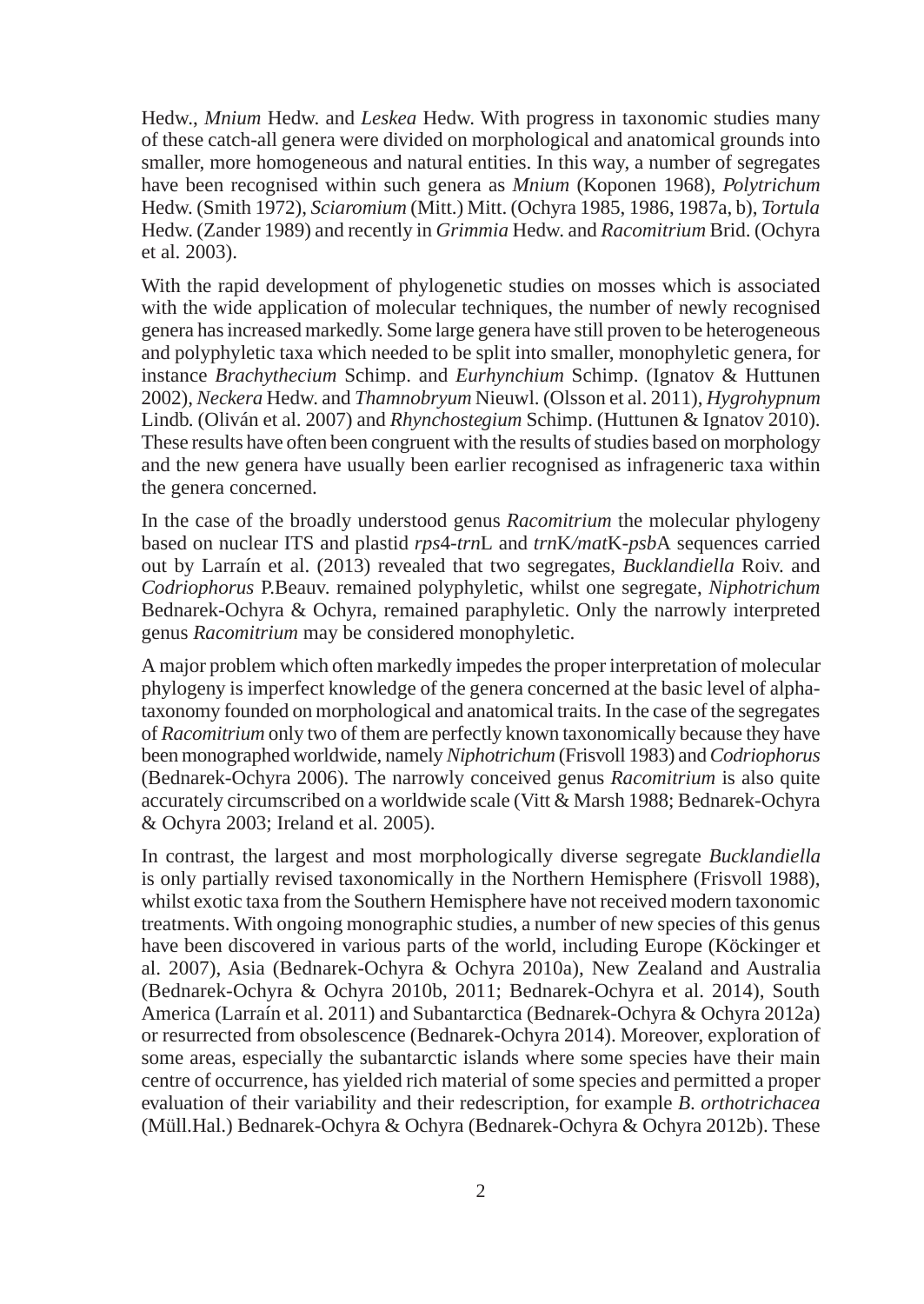discoveries have also enabled a revision of the internal classification of the genus and more precise circumscription of the sections and subsections. Unfortunately, some key species of *Bucklandiella* were not included in molecular studies by Larraín et al. (2013) and this seriously affected the nomenclature of infrageneric taxa adopted from an earlier preliminary treatment (Bednarek-Ochyra 1995) without consideration of any subsequent developments.

The phylogenetic relationships and taxonomic status of the segregates of *Racomitrium* were studied on the basis of two plastid and one nuclear intragenic spacers (Larrain et al. 2013, Bednarek-Ochyra et al. 2014), which have often demonstrated incongruent results. In the present study the phylogenetic status of the segregates of *Racomitrium* is tested using complete mitochondrial genomes, resulting in over 17 times larger dataset than in previous studies. This is also the first bryological study where complete genomes have been used to resolve the taxonomic status of the genera.

#### **Material and methods**

Material: In total, ten specimens representing the following nine species have been analysed: *Bucklandiella emersa* (Müll.Hal.) Bednarek-Ochyra & Ochyra, *B. orthotrichacea*, *Codriophorus acicularis* (Hedw.) P.Beauv., *C. laevigatus* (Mitt.) Bednarek-Ochyra & Ochyra, *Frisvollia varia* (Mitt.) Sawicki, Szczecińska, Bednarek-Ochyra & Ochyra, *Niphotrichum elongatum* (Frisvoll) Bednarek-Ochyra & Ochyra, *N. ericoides* (Brid.) Bednarek-Ochyra & Ochyra, *Racomitrium lanuginosum* (Hedw.) Brid. and *R. patagonicum* Bednarek-Ochyra & Ochyra. Specimen details are given in the Table 1. DNA quantity was estimated with the use of the Qubit fluorometer system (Invitrogen, Carlsbad, NM, USA) and the Quant-IT ds-DNA BR Assay kit (Invitrogen). The previously published mitogenome of *Orthotrichum speciosum* Nees (Sawicki et al. 2014) was used as an outgroup.

A genomic library for MiSeq sequencing was developed with the use of the Nextera XT Kit. 1 ng DNA was used in the procedure described in the Nextera XT protocol (Illumina, San Diego, CA).

The number and correctness of libraries was verified with the use of primers whose sequences are given in the Sequencing Library qPCR Quantification Guide (Illumina). PCR reactions were performed in 20 µl of reaction mixture containing 3 µl of genomic library, 1.0 µM of each primer, 1.5 mM MgCl<sub>2</sub>, 200µl M dNTP (dATP, dGTP, dCTP, dTTP), 1× PCR buffer and 1 U OpenEx Taq polymerase (OpenExome, Warsaw, Poland). PCR reactions were performed under the following thermal conditions: (1) initial denaturation – 5 min at temperature of  $94^{\circ}$ C, (2) denaturation – 30 s at 94°C, (3) annealing – 30 s at 52°C, (4) elongation – 1 min at 72°C, final elongation – 7 min at 72°C. Stages 2–4 were repeated 34 times. The products of the PCR reaction were separated in the QIAxcel capillary electrophoresis system (Qiagen, Karlsbad, Germany). Electrophoresis was performed using the QIAxcel High Resolution Kit with the 15–1000 bp alignment marker (Qiagen) and the 25–1000 bp DNA size marker (Qiagen). Standard OL500 settings were used as the electrophoresis programme. Validated libraries were pooled according to the Nextera XT protocol. Genomic libraries were sequenced using the Miseq  $500v2$  and  $600v3$  cartridge that supported the acquisition of  $2 \times 250$ and 3×300 bp pair-end reads respectively. The numbers of obtained reads for each of the sequenced specimens are given in Table 1.

Data analysis: Obtained sequences were mapped on the previously published mitogenome of *Codriophorus laevigatus* (Szczecińska et al. 2014) using Geneious R6 software (Biomatters, Auckland, New Zealand) with default medium-low sensitivity settings. The contigs between gaps and overlapping but incongruent sequences were extracted to separate files. On the extracted sequences raw pair-ends reads were mapped with 100 iterations using customised settings (minimum sequence overlap set to 150 and overlap identity 99%). Obtained contigs were used for de novo assembly with default settings of the Geneious assembler. On the drafts of the mitogenomes all available reads were mapped to determine coverage and to check any incongruences between mapped raw reads.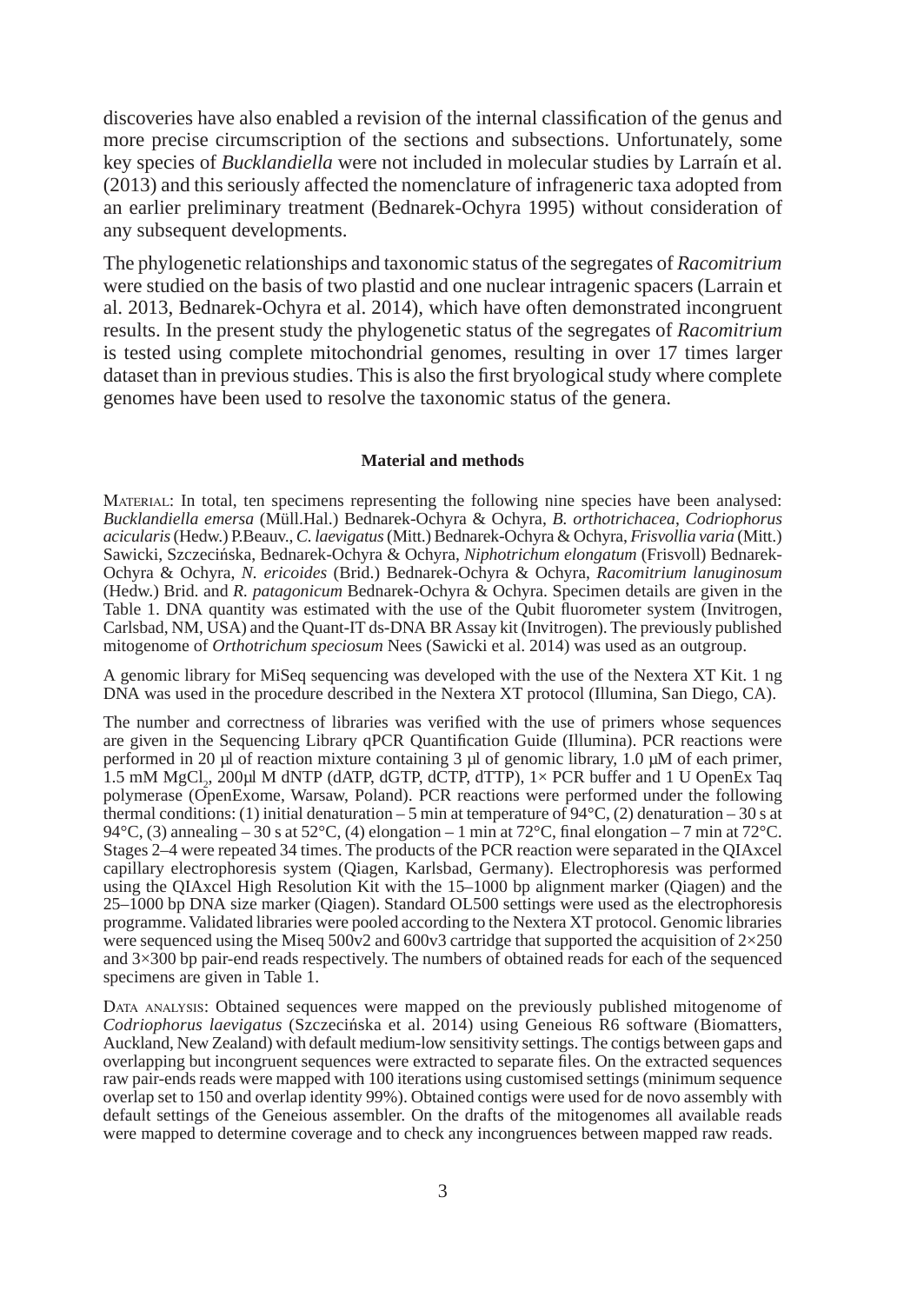| <b>Species</b>                         | Specimen details                                            | No. of reads | Mitogenome<br>coverage | mitogenome<br>length (bp) |
|----------------------------------------|-------------------------------------------------------------|--------------|------------------------|---------------------------|
| <b>Bucklandiella</b><br>emersa         | Tasmania: Bednarek-Ochyra &<br>Ochyra 662/13, KRAM B-215912 | 3245322      | $78\times$             | 107299                    |
| <i>Bucklandiella</i><br>orthotrichacea | Chile: Ireland & Bellolio 35509,<br><b>KRAM B-184501</b>    | 2850244      | $68\times$             | 107329                    |
| Codriophorus<br>acicularis             | Poland: Fudali Ł147,<br><b>KRAM B-187446</b>                | 3646848      | $78\times$             | 106815                    |
| Codriophorus<br>laevigatus             | Chile: Garcia 4121,<br><b>KRAM B-190278</b>                 | 3506616      | $79\times$             | 106809                    |
| Frisvollia varia                       | USA, Oregon: Shevock 26367,<br>KRAM B-170926                | 2256810      | $49\times$             | 106410                    |
| Frisvollia varia                       | USA, California: Shevock 31759,<br>KRAM B-186001            | 3685428      | $82\times$             | 106410                    |
| Niphotrichum<br>elongatum              | USA, Idaho: Gray 1811,<br>KRAM-198065                       | 5405600      | $107\times$            | 106745                    |
| Niphotrichum<br>ericoides              | Poland: Bednarek-Ochyra &<br>Ochyra 197/90, KRAM-090360     | 2658220      | $59\times$             | 106727                    |
| Racomitrium<br>lanuginosum             | Poland: Cykowska 600,<br><b>KRAM B-161321</b>               | 1984408      | $45\times$             | 106795                    |
| Racomitrium<br>patagonicum             | Chile: Ireland & Bellolio 34898,<br><b>KRAM B-163752</b>    | 2450644      | $62\times$             | 106788                    |

Table 1. Specimen details and sequencing results.

The annotated GenBank files of the mitochondrial genomes were used to draw gene maps using OrganellarGenome DRAW tool (Lohse et al. 2013). The maps were then examined for further comparison of gene order and content.

Obtained mitochondrial genomes were aligned using MAUFF genome aligner (Darling et al. 2004) and two regions containing tandem repeats were adjusted manually according to the criteria of reducing gaps. The unambiguously aligned DNA sequences were used for phylogenetic analyses.

Phylogeny reconstruction was carried out using two dataset: complete sequences of the mitogenomes and extracted coding regions.

For completed mitochondrial genomes the parameters of the likelihood model were those of the general time reversible model with gamma distributed rate variation among sites (GTR+G) in accordance with the best fitted nucleotide evolution model selected on the basis of Akaike Information Criterion scores in Modeltest 3.7 (Posada & Crandall 1998). In the case of coding regions the optimal model was GTR+I.

Bayesian analysis was carried out using MrBayes 3.2 (Huelsenbeck & Ronquist 2001). The MCM algorithm was run for 4 000 000 generations with four incrementally heated chains, starting from random trees and sampling one out every 1000 generations. Tracer 1.3 (Rambaut & Drummond 2003) was used to examine the parameters and determine the number of trees needed to reach stationarity (Burn-in), which happened at around 30 000 chains, and therefore the first 50 trees were discarded as burn-in. Remaining trees were used to construct the Bayesian consensus tree.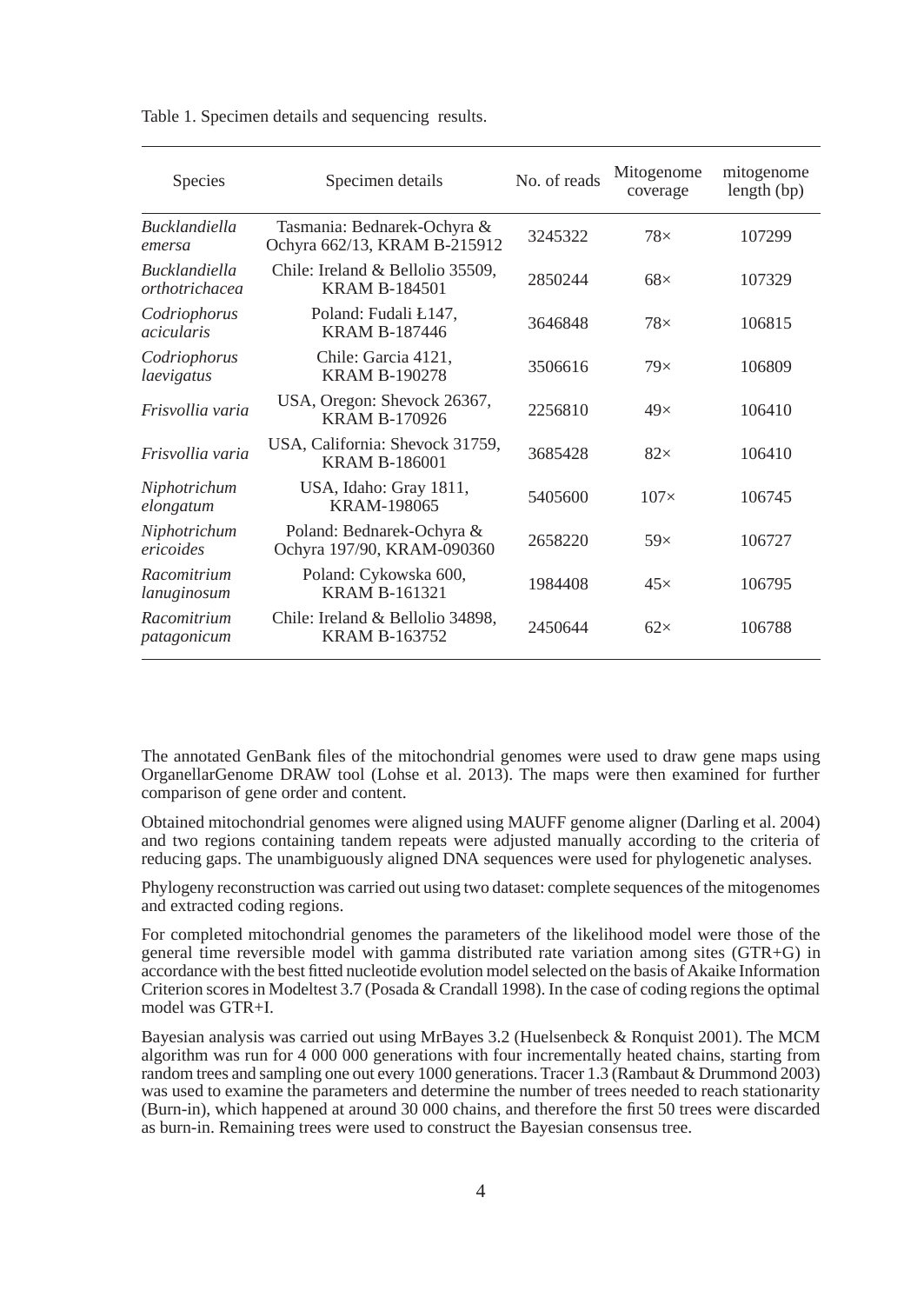### **A brief historical account of** *Racomitrium*

The history of the genus *Racomitrium* was presented in detail by Bednarek-Ochyra (1995, 2006), so herein only the most important details are presented. In the traditional circumscription it has been considered as a distinct and well defined genus practically since its inception (Bridel 1819). Although species placed in *Racomitrium* exhibited a remarkable morphological diversity, it was given cohesion by a specific combination of morphological and anatomical traits. These primarily include the strongly sinuose longitudinal walls of laminal cells; calyptrae frayed at the base into several lobes (from this feature the generic name was coined); peristome teeth split into two or more segments, having usually a distinct, low basal membrane and being equally and less prominently thickened on both dorsal and ventral sides; and epidermal cells of the vaginula with distinctly sinuose walls. Additionally, all species of *Racomitrium* are dioicous and lack a central strand in the stem. This combination of characters clearly separates this genus from all other genera of the large family Grimmiaceae in which the genus has been firmly rooted. On this basis *Racomitrium* was placed in a separate subfamily Racomitrioideae (Ochyra et al. 2003).

The traditionally understood *Racomitrium* was a large genus. Wijk et al. (1967, 1969) listed under this name over 200 species and nearly the same number of infraspecific taxa, but effectively they accepted only 81 species. Subsequent taxonomic studies of some complexes resulted in the reduction of many names to synonymy but at the same time a number of new species were described (Frisvoll 1983, 1988) or reinstated from oblivion. It was especially the case with many austral species which were lumped with *Racomitrium crispulum* (Hook.f. & Wilson) Wilson (Clifford 1955) but many of which proved to be distinct species (e.g. Roivainen 1955; Bell 1974; Deguchi 1984; Bednarek-Ochyra & Ochyra 1998, 2012c, 2013; Bednarek-Ochyra et al. 1999; Ochyra et al. 2008). In addition, a number of the aforementioned new species were discovered in various parts of the world. In her world synopsis of *Racomitrium*, Bednarek-Ochyra (1995) accepted 62 species in this genus but considering all subsequent additions and reductions one may assume that the subfamily Racomitrioideae may include in total nearly eighty species.

Considering the heterogeneous morphology of both gametophytes and sporophytes in *Racomitrium* species, Kindberg (1897) divided this genus into four groups which were not given formal taxonomic ranks, namely *Lanuginosa*, *Papillosa*, *Canescentia* and *Laevifolia*. The unranked group *Canescentia* was subsequently validated as a subgenus (Vilhelm 1926) and the remaining as sections of *Racomitrium* (Noguchi 1974). The first detailed infrageneric classification of *Racomitrium* including all the species then recognised in the genus was given by Bednarek-Ochyra (1995), with four subgenera, namely subg. *Racomitrium*, subg. *Cataractarum* Vilh., subg. *Niphotrichum*  Bednarek-Ochyra and subg. *Ellipticodryptodon* (Vilh.) Bednarek-Ochyra & Ochyra, which corresponded well to the four unranked groups recognised within this genus by Kindberg (1897). Within each of these subgenera a number of sections and subsections were recognised.

The heterogeneity of *Racomitrium* was pointed out much earlier by some authors. For example, Loeske (1930, p. 18) stated that "Ich halte *Rh.[acomitrium] canescens* für die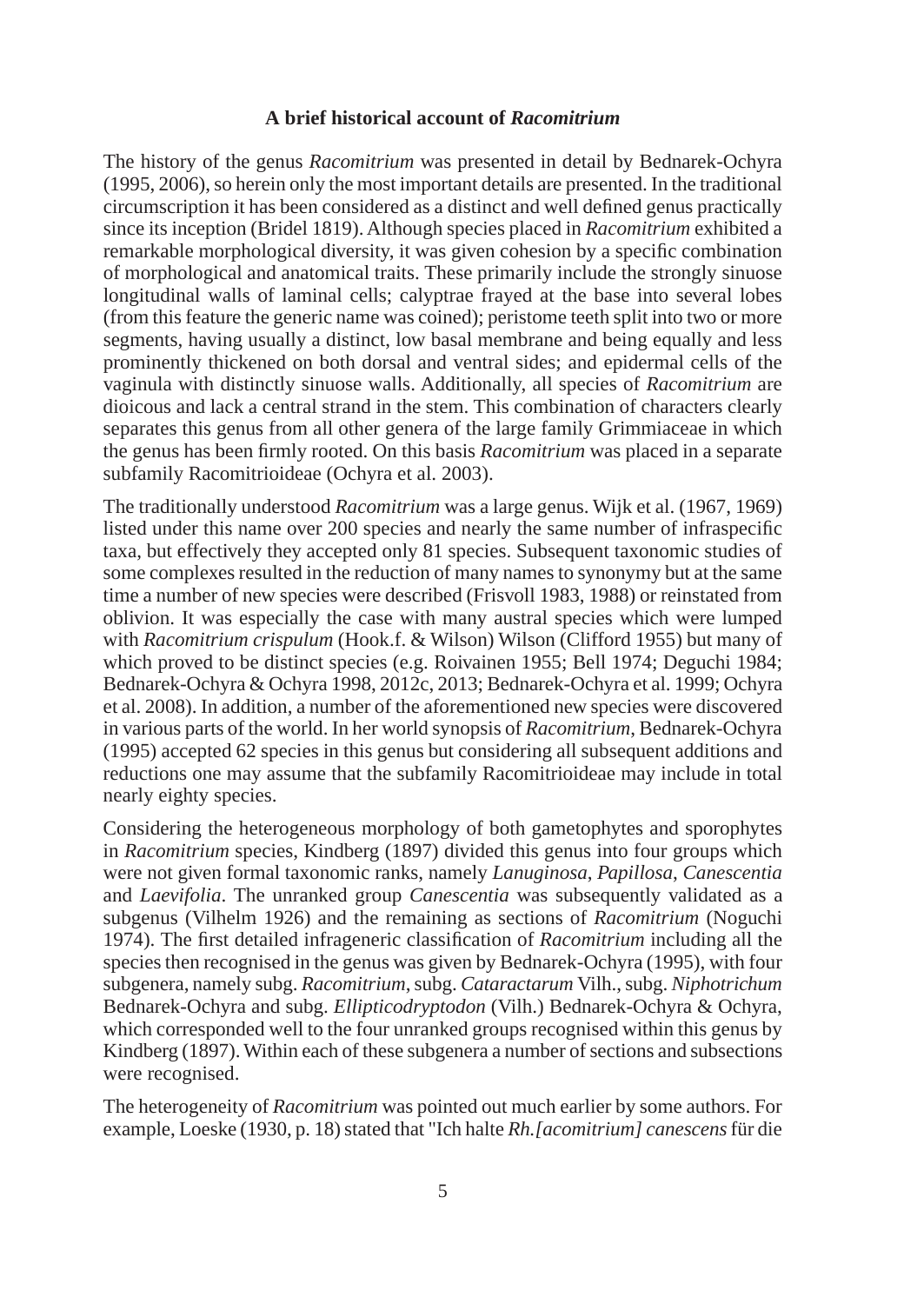abgeleitetste und jüngste Art der Gattung, und ihre Beziehungen zu *Rh. lanuginosum*  für sehr vage. Es ist allerdings auch keine andere Art ersichtlich, der sie näher stände, und in der Tat bildet *Rh. canescens* m. E. eine isolierten Typus". Also, Frisvoll (1983, p. 53) expressed the opinion that "The genus *Racomitrium* Brid. is heterogeneous", "*Racomitrium canescens* coll. is a well defined, monophyletic group, and there is a strong evidence that the group should be treated as a separate entity" and "Probably the large genus *Racomitrium* Brid. ought to be divided into monophyletic genera as suggested for the correspondingly large and heterogeneous genera *Grimmia* Hedw. and *Mnium* Hedw. by Bremer (1981) and Koponen (1968) respectively. The *Racomitrium canescens* group would constitute a natural genus with no intermediate taxa between it and the other groups of *Racomirtrium* s. l.". These ideas regarding the heterogeneous nature of the traditionally understood *Racomitrium* were only effected by Bednarek-Ochyra & Ochyra (in Ochyra et al. 2003) who elevated four subgenera of *Racomitrium* to genera. They appeared to be natural, homogeneous and well defined taxa which sharply differed from each other in a set of gametophyte and sporophyte characters.

#### **Results**

The sequencing statistics and mitogenome length for each of sequenced specimens are given in Table 1. Content and order of mitogenomes of *Bucklandiella*, *Codriophous*, *Niphotrichum* and *Racomitrium* were the same as prevoiusly published for the *Codriophorus laevigatus* genome (Szczecińska et al. 2014). The example view of the mitochondrial genome of *Bucklandiella emersa* is shown in Fig. 1. The aligned complete genome dataset comprised 107,423 positions.

Both phylogeny reconstruction methods and both datasets produced trees with identical topology, differing only with support values for each clade (Fig. 2). Each of the distinguished genera form monophyletic clades very well supported by bootstrap (BS) and Bayesian posterior probabilities (PP). Mitochondrial phylogenomic trees resolved evolutionary relationships among all analysed genera. The genus *Bucklandiella* resolved as sister to the remaining genera of *Racomitrium* s. lato which form a well supported clade (90% BS, 100% PP and 85% BB, 96% PP for complete and codingonly datasets respectively).

The genera *Codriophorus*, *Niphotrichum* and the newly established *Frisvollia* joined in a well supported clade (96% BS, 100% PP and 91% BB, 98% PP for complete and coding-only datasets respectively). Within this clade, representatives of the genera *Niphotrichum* and *Frisvollia* formed two separate, well supported monophyletic clades (100% BS and 100% PP for both datasets).

### **Discussion**

The complete mitochondrial genome sequences presented in this study confirmed the hypothesis about stability of bryophyte mitogenomes (Liu et al. 2011, 2014). Phylogenomic analysis based on complete mitochondrial genomes fully support splitting the traditionally conceived genus *Racomitrium* into five genera. Monophyly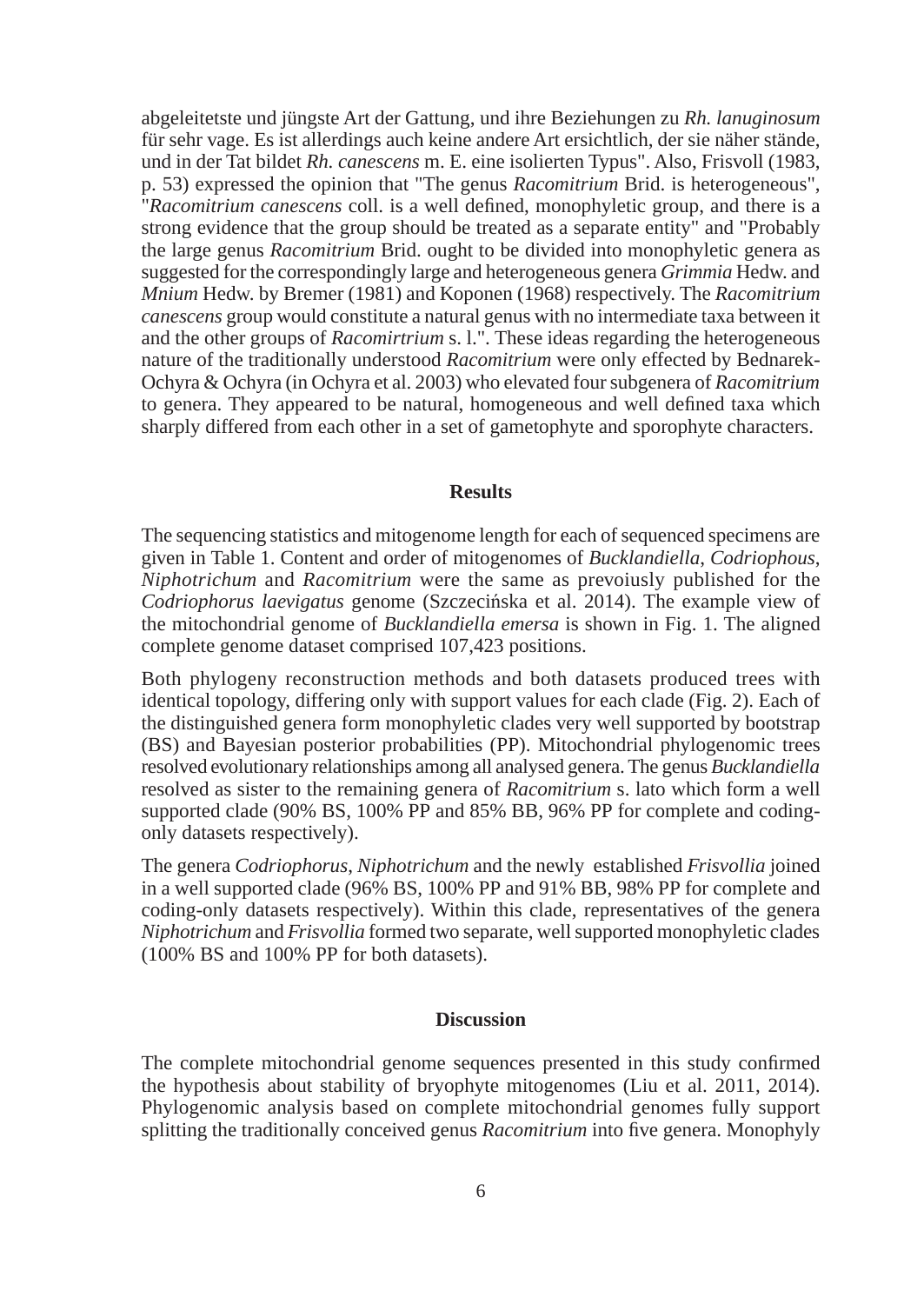

Fig. 1. Gene map of the mitochondrial genome of *Bucklandiella emersa*. Genes inside and outside the outer circle are transcribed in a counter-clockwise and clockwise direction, respectively. The genes are colour coded based on their function. The inner circle visualize G/C content.

of the studied genera was supported by both analysed datasets. Obtained results based on mitochondrial data are only partially congruent with earlier studies based on nuclear ITS and plastid sequences (Larraín et al. 2013; Bednarek-Ochyra et al. 2014). Combined plastid and ITS datasets confirmed monophyly of the genera *Racomitrium* and *Niphotrichum* (Larraín et al. 2013). Phylogenetic analysis of the complete mitochondrial genome confirmed also monophyly of the genus *Codriophorus* from which, however, is excluded *C. varius* which is positioned in the separate genus *Frisvollia*.

Earlier molecular analysis based on two plastid regions and the nuclear ITS region as well as morphological studies resolved *Frisvollia* as a sister to the genus *Niphotrichum*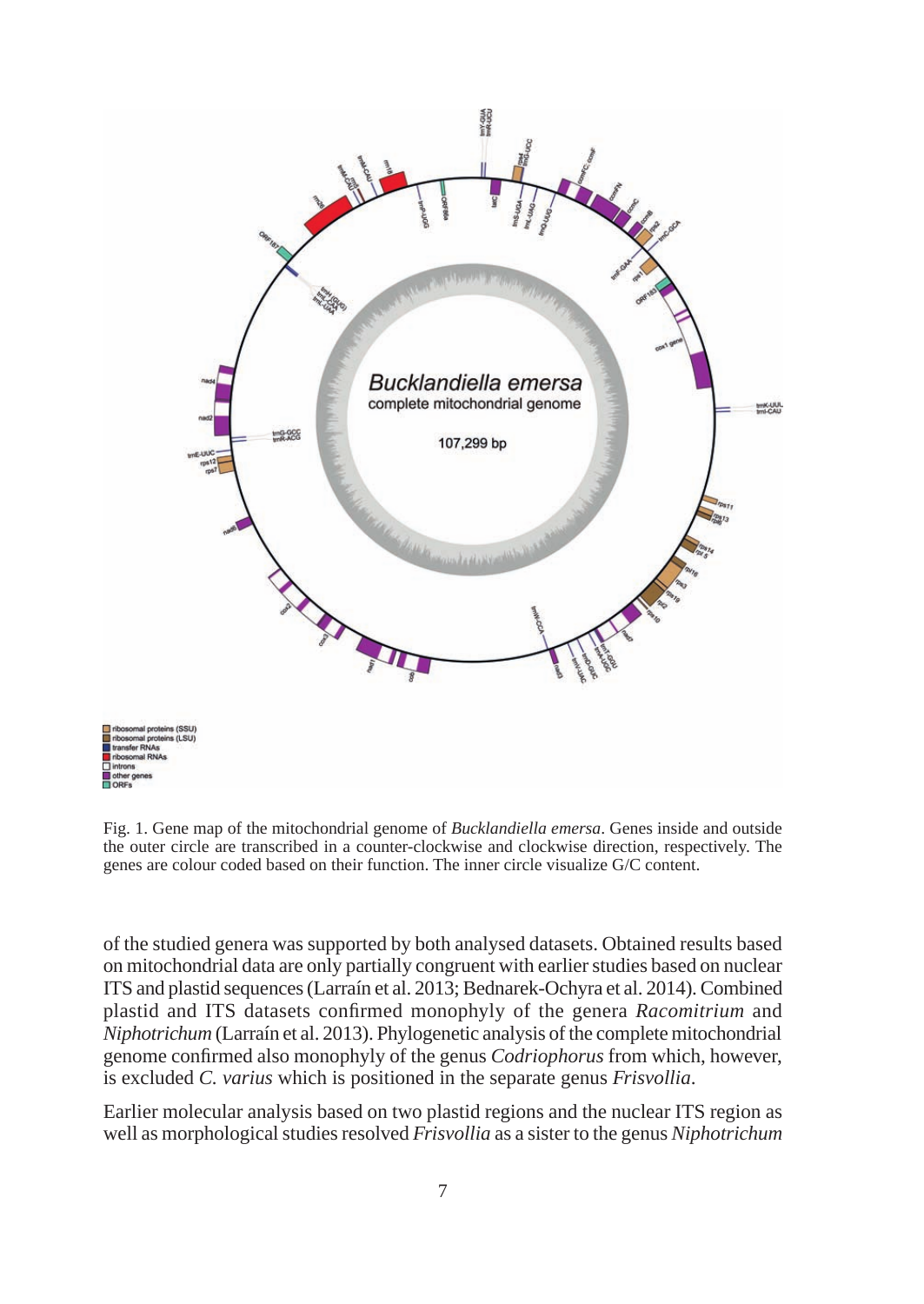

Fig. 2. The mitochondrial phylogenomic tree of the studied genera obtained with ML and BI methods. The bootstrap values are given above (whole dataset) and below (genes only) branches. The branches supported by BI analysis are thickened.

(Larraín et al. 2013). Based on plastid *rps*4-*trn*L and *trn*K/*mat*K-*psb*A region analysis six studied species of *Codriophorus* formed two genetic groups, suggesting paraphyly of this genus. However paraphyly of *Codriophorus* (excluding *C. varius*) was not supported by the ITS dataset (Larraín et al. 2013; Bednarek-Ochyra et al. 2014).

To accept or reject the monophyly of the genus *Codriophorus* complete mitochondrial genomes of *Codriophorus laevigatus* and *C. aciculare* were sequenced and analysed. These two species are representatives of two separate sections: the type section *Codriophorus* and *C*. sect. *Fascicularia* (Bednarek-Ochyra) Bednarek-Ochyra & Ochyra represented by *C. acicularis* and *C. laevigatus*, respectively (Bednarek-Ochyra 2006). Splitting the genus *Codriophous* into two sections, *Racomitrium* sect. *Stenotrichum* (Chevall.) Bednarek-Ochyra and *Fascicularia*, was also confirmed by molecular studies (Larraín et al. 2013). The phylogenetic trees obtained in the present study strongly support monophyly of the genus *Codriophus*, despite the inclusion of two evolutionary distant species.

A monophyletic clade was also formed by two morphologically well-defined species from the genus *Bucklandiella, B. emersa* (Müll.Hal.) Bednarek-Ochyra & Ochyra and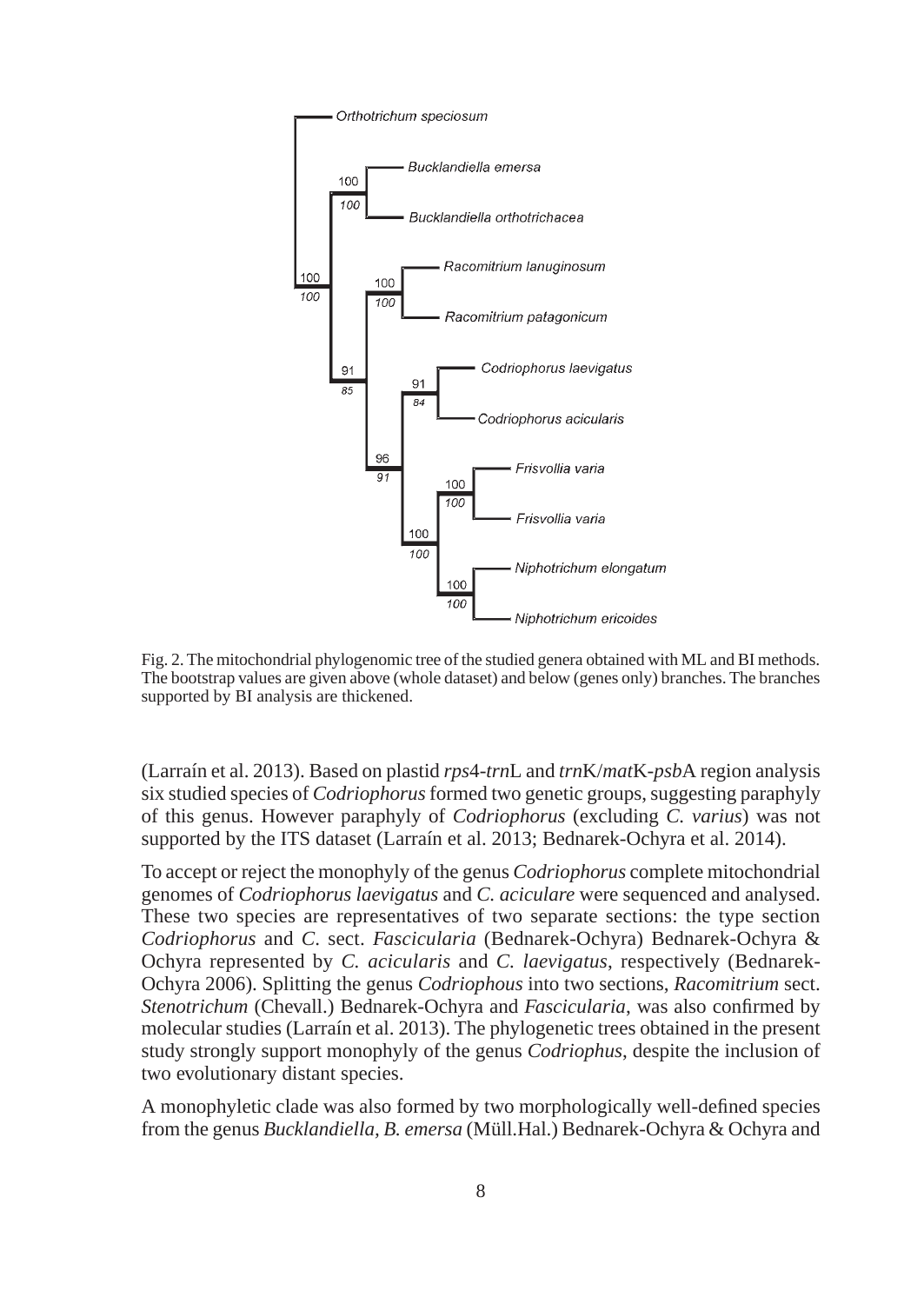*B. orthotrichacea* (Müll.Hal.) Bednarek-Ochyra & Ochyra. However, more morphological and molecular studies are needed to fully resolve the phylogeny and confirm the taxonomic status of this genus. Ongoing broad morphological and molecular studies on this genus should provide a better understanding of the taxonomy and evolution of *Bucklandiella* species.

Phylogenetic analysis based on the complete mitochondrial genomes also revealed some incongruence with plastid/nuclear data in the topology of the main clades. In previous studies based on plastid and nuclear genomic regions *Racomitrium* was resolved as the most ancestral to the remaining genera (Larraín et al. 2013; Bednarek-Ochyra et al. 2014), but mitochondrial phylogenetics reveal *Bucklandiella* as being closest do the ancestral state. The phylogenetic status of this genus is also implied by its gametophyte and sporophyte characters which form a clear link to the common ancestral grimmialean stock (Bednarek-Ochyra 1995). These features are primarily the entirely smooth laminal cells and relatively short peristome teeth which are variously divided into two broad segments or sometimes remain undivided or only perforated. This is in contrast to the variously papillose laminal cells and very long peristome teeth which are split nearly throughout into thread-like filiform prongs. These are evidently advanced character states and the genera *Racomitrium*, *Niphotrichum*, *Codriophorus* and *Frisvollia* are descendants which evolved from the ancestral state. The evolutionary relationships of the last four genera are congruent with previous studies based on plastid and nuclear genomic regions.

Observed incongruence between plastid and mitochondrial data could have several reasons, including size of the datasets (ca 3700 bp of plastid and 107000 bp of mitochondrial) and different rate of evolution of plastomes and mitogenomes (Drouin et al. 2008). The latter was observed in the genus *Pinus* L.*,* where the substitution rate of the mitochondrial genome was four times slower than the plastid genome and eleven times slower than studied nuclear regions (Wang & Wang 2014). In the present and previous studies the genus *Codriophorus* is resolved as paraphyletic mainly due to the phylogenetic position of one species, *C. varius*, which is sister to the genus *Niphotrichum* and forms a common clade with the representatives of this genus. A set of morphological characters, as well as the large number of specific mutations in each of the analysed genomes justifies the placement of this species in the separate new genus *Frisvollia*.

## **A circumscription of the segregates of** *Racomitrium*

Genera of the Grimmiaceae subf. Racomitrioideae which are all segregates of the broadly conceived genus *Racomitrium* are distinctive taxa through various combinations of unique or otherwise presumably advanced characteristics for the Grimmiaceae, including the presence of pellucid alar cells, variously papillose laminal cells, papillosity of the seta and calyptra, torsion of the seta, shape of the peristome teeth, anatomy of the costa, and shape and papillosity of the leaf hair-point. They are natural and well established taxa which are readily distinguished from one another on the basis of the following principal morphological traits.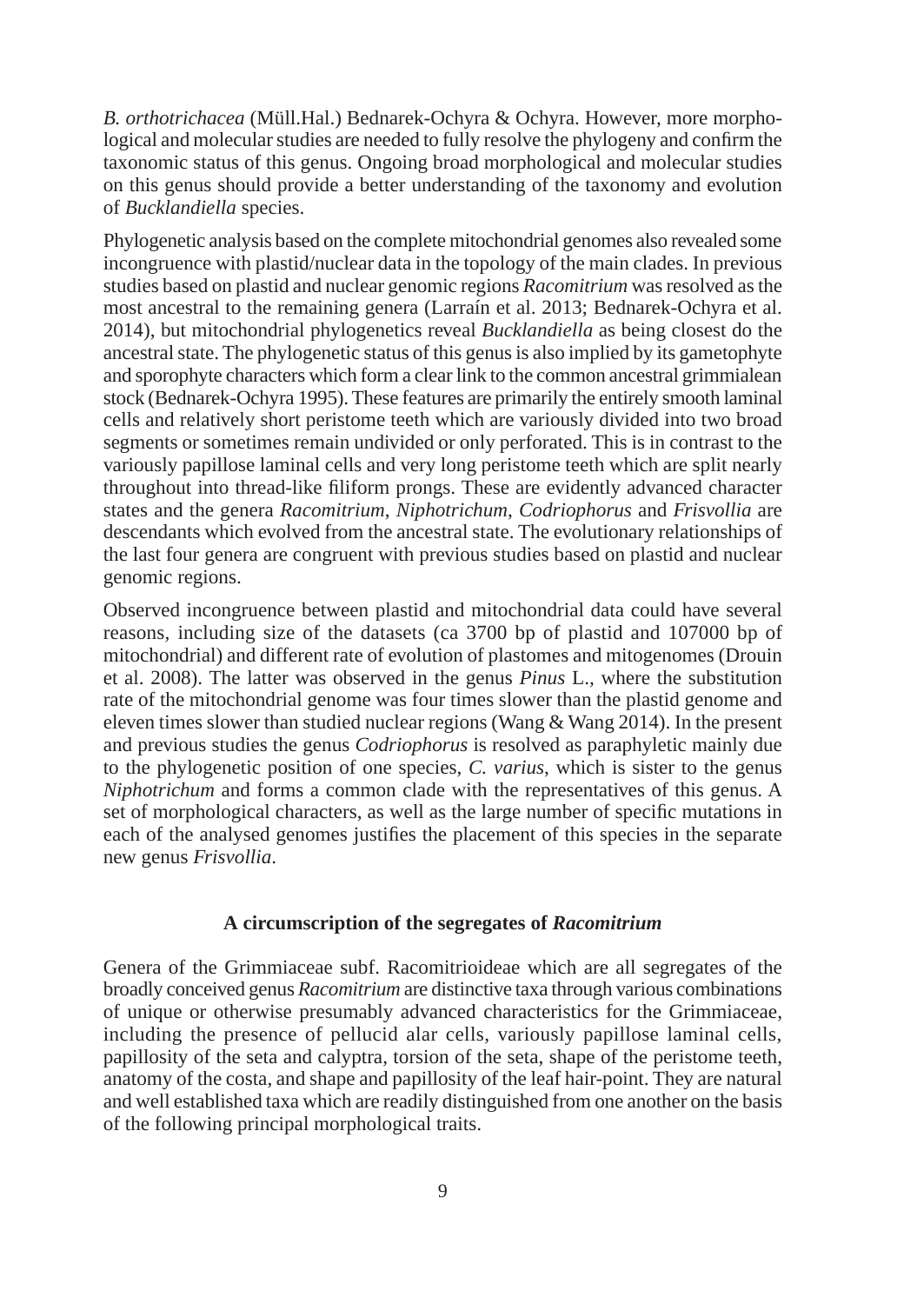### *Bucklandiella* Roiv.

Ann. Bot. Fenn. 9: 116. 1972 = *Bucklandia* Roiv., Arch. Soc. Zool. Bot. Fenn. "Vanamo" 9: 98. 1955, hom. illeg. [non *Bucklandia* Sternb. 1825; nec Brongn. 1828; nec R. Br. ex Griff. 1836]. type: *Bucklandiella bartramii* (Roiv.) Roiv. (*Bucklandia bartramii* Roiv.).

Species of *Bucklandiella* are diagnosed by laminal cells which are either entirely smooth (Fig. 3C-D, 4D) or may eventually be pseudopapillose due to longitudinal cuticular ridges densely or thinly covering both dorsal and ventral surfaces of cells making the leaf surface rugged (Fig. 4A-B) and appearing papillose in leaf transverse section (Fig. 4C). The second diagnostic character of the genus is the relatively short, lanceolate or triangular peristome teeth which are irregularly divided in the upper half into 2–3 prongs (Fig. 3A) or occasionally they are only irregularly perforate along the median line or, in some cases, the teeth remain undivided (Fig. 3B). The leaves are lanceolate to ovate-triangular. The costa is unbranched and percurrent or very seldom excurrent, anatomically differentiated into a row of enlarged guide cells on the adaxial side and a 2-5-layered abaxial stereid or substereid band. The leaves usually terminate in a hyaline, smooth, denticulate or spinulose hair-point, or are epilose. The leaf margins are entire throughout or sometimes sinuate or lumpy near the apex, unistratose to variously polystratose and in the basal part they are often differentiated into a basal marginal border composed of various numbers of pellucid and straight-walled cells extending for a distance upwards along the margin. The laminal cells are uni- to 2-4-stratose in the upper half, very variable and range from short and nearly isodiametric in the distal part to rectangular or linear towards the base. The cells in the leaf basal angles are undifferentiated or enlarged, isodiametric to short-rectangular, often thick-walled and form distinct auricles. The seta is always smooth, twisted to the right when dry and the calyptra is always smooth.

*Bucklandiella* is the largest and taxonomically most diverse segregate of the broadly understood genus *Racomitrium*. It consists of about 50 species distributed worldwide, but only some of the Holarctic species have been revised taxonomically (Frisvoll 1988). Ongoing revisionary studies of the genus, especially in the Southern Hemisphere, constantly yield new species, so it is likely that the final number of the genus may approach 55 or so species.

#### *Racomitrium* Brid.

Mant. Musc.: 78. 1818 = *Trichostomum* Bruch sect. *Racomitrium* (Brid.) Duby, Bot. Gall. Ed. 2, 2: 573. 1830 / *Grimmia* Hedw. sect. *Racomitrium* (Brid.) Müll.Hal., Syn. Musc. Frond. 1: 806. 1849 ['Rhacomitrium'] = *Racomitrium* Brid. 1. [unranked] *Lanuginosa* Kindb., Eur. N. Am. Bryin. 2: 235. 1898 / *Racomitrium* Brid. sect. *Lanuginosa* (Kindb.) Nog., J. Hattori Bot. Lab. 38: 346. 1974. lectotype (vide Schimper 1860: cxxvi): *Racomitrium lanuginosum* (Hedw.) Brid. (*Trichostomum lanuginosum* Hedw.).

*Rhacomitrium* Brid. ex Lorentz, Bryol. Notizb.: 94. 1864, orthogr. pro Racomitrium Brid.

The narrowly defined *Racomitrium* is distinguished from all other congeners by a combination of several characteristics of which the sinistrorse and strongly papillose setae (Fig. 5C) do not occur in any other genus of the Grimmiaceae or in the acrocarpous mosses. Except for some depauperate plants, the leaves have always unusual hyaline hair-points that are papillose and distinctly eroso-dentate (Fig. 5D) and are longly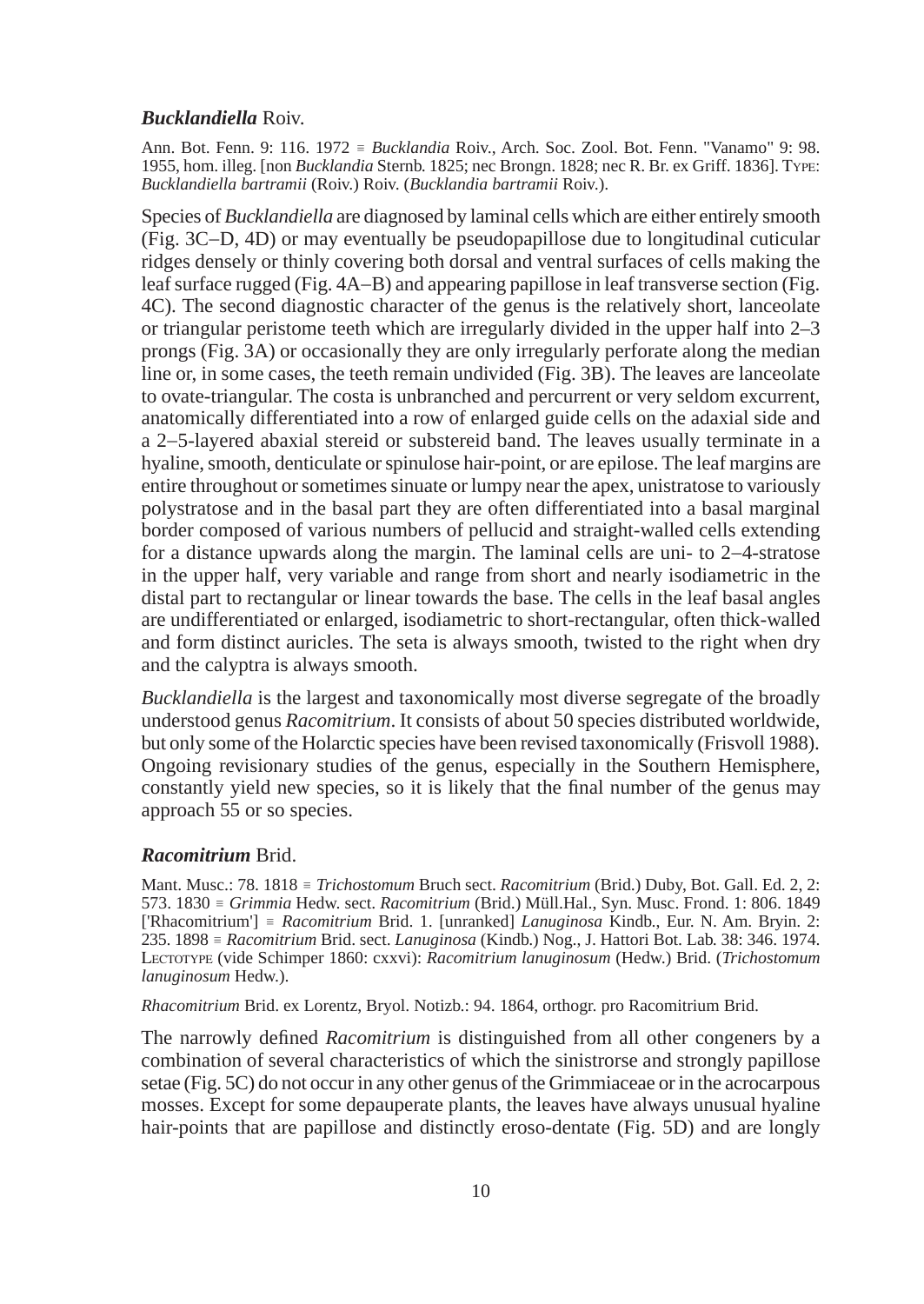

Fig. 3. *Bucklandiella didyma*: capsule (A); *B. orthotrichacea*: peristome teeth (B) and *B. pycnotricha*: upper laminal cells (C) and mid-leaf cells (D). (A from Matcham & Duckett s.n., 12 Sep 2006; B from Ochyra 825/06; C from Seppelt 19300; D from Shevock 31007, isotype; all in KRAM).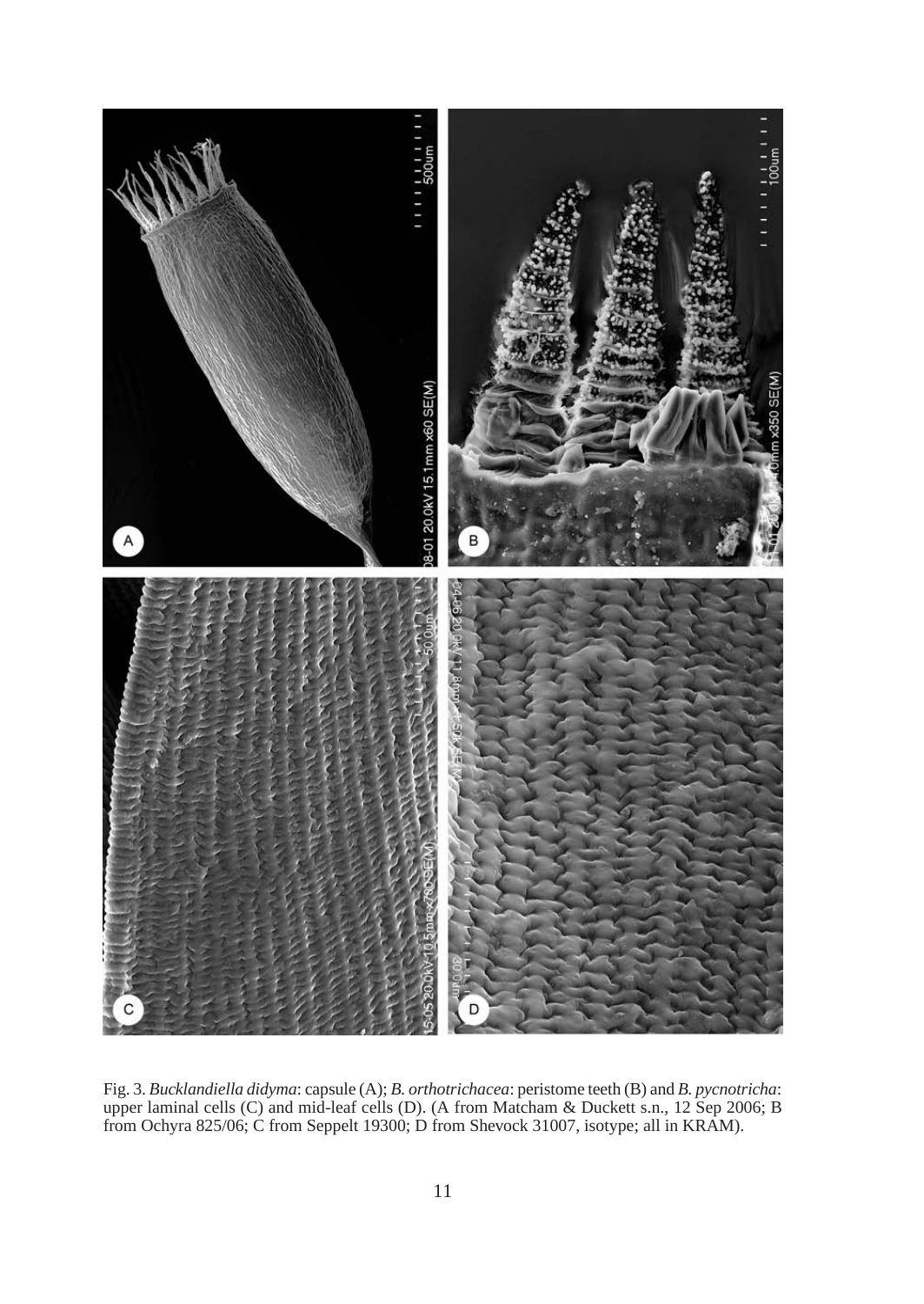

Fig. 4. *Bucklandiella orthotrichacea*: upper cells showing longitudinal cuticular ridges in (A–B) and leaf cross-section (C) and *B. crumiana*: leaf cross-section (D). (A–C from Ochyra 825/06; D from Bednarek-Ochyra & Ochyra 1333/13; all in KRAM).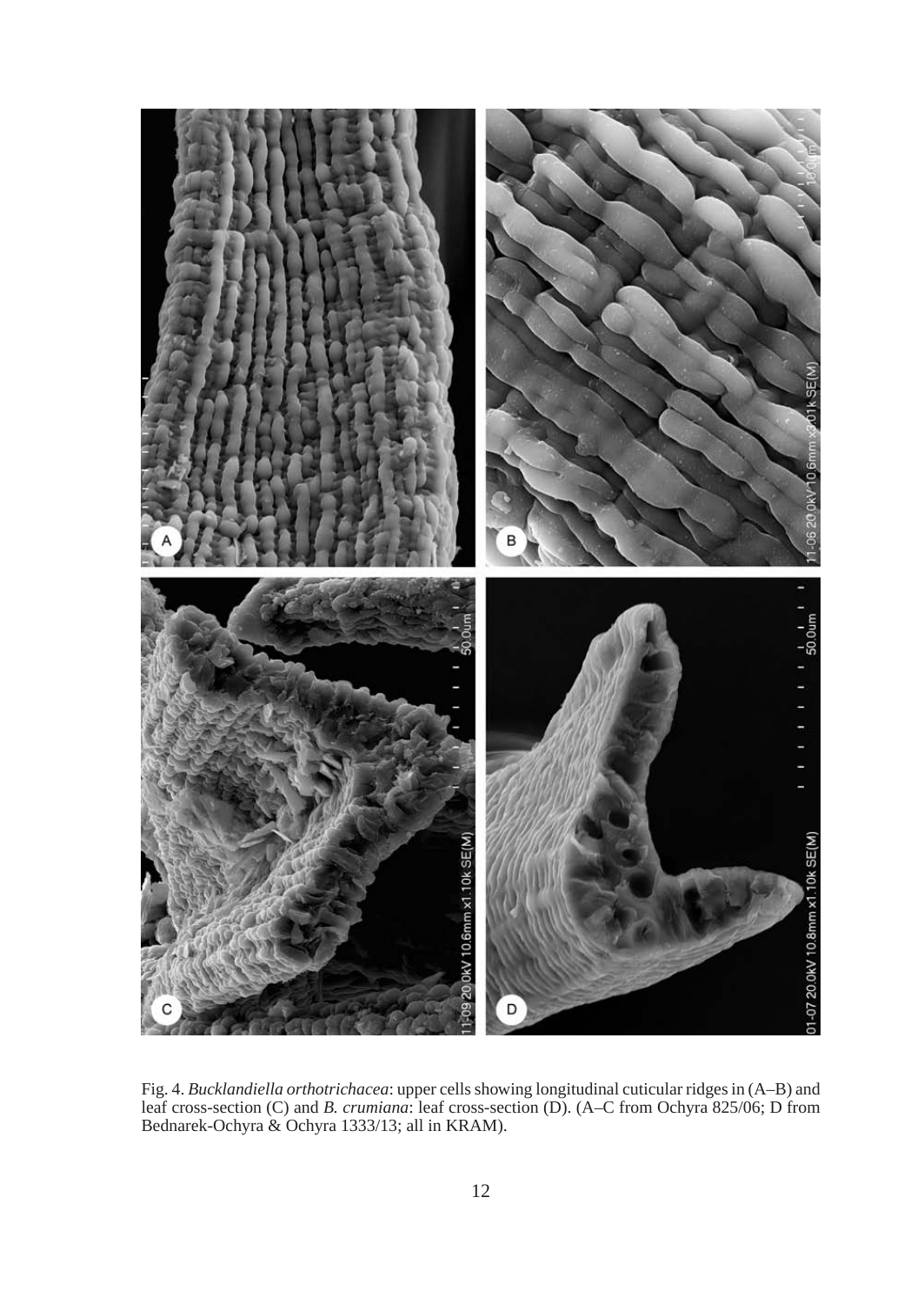decurrent down the leaf margins. The laminal cells are unistratose throughout and are regularly covered with large flat cuticular thickenings with small secondary papillulae situated over the longitudinal cell walls and almost the whole lumina, except for a narrow gap in the middle. This gives the leaf surfaces a regularly ridged appearance. The capsules are straight, ovoid to ovoid-cylindrical, somewhat ventricose in the base (Fig. 5A) and the peristome teeth are very long and divided to the base into  $2(-3)$ filiform segments (Fig. 5B).

*Racomitrium* consists of only three species, namely *R. lanuginosum* with two subspecies, of which only the type subspecies has a wide bipolar distribution, with many intermediate stations in the tropical mountains, as well as *R. pruinosum* (Wilson) Müll.Hal. and *R. patagonicum* which are Southern Hemisphere species occurring in Australasia and southern South America (Vitt & Marsh 1988; Bednarek-Ochyra & Ochyra 2003).

### *Codriophorus* P.Beauv.

Mém. Soc. Linn. Paris 1: 445. 1822 = Racomitrium Brid. 3. [unranked] *Papillosa* Kindb., Eur. N. Am. Bryin. 2: 236. 1898 = Racomitrium sect. *Papillosa* (Kindb.) Nog., J. Hattori Bot. Lab. 38: 349. 1974 / *Racomitrium* subsect. *Papillosa* (Kindb.) Bednarek-Ochyra, Fragm. Florist. Geobot. Ser. Polon. 2: 144. 1995. lectotype (vide Bednarek-Ochyra et al. 2001: p. 109): *Codriophorus acicularis* (Hedw.) P.Beauv. (*Dicranum aciculare* Hedw.)*.*

*Codonophorus* P.Beauv. ex Desv., Mém. Soc. Linn. Paris 3: 219. 1824, nom. illeg. incl. gen. prior. [*Codriophorus* P.Beauv., 1822].

*Racomitrium* Brid. subg. *Cataractarum* Vilh., Věstn. Král. Česke Společn. Nauk Tř. Mat.-Přir. 1925(5): 31. 1926 ['Cataractae']. lectotype (vide Bednarek-Ochyra 1995: p. 127): *Racomitrium protensum* (Duby) Bruch & Schimp. (*Trichostomum protensum* Duby) [= *Codriophorus aquaticus*  (Schrad.) Bednarek-Ochyra & Ochyra (*Trichostomum aquaticum* Schrad.)].

Together with *Racomitrium* s. str. and the newly recognised genus *Frisvollia*, *Codriophorus* constitutes a distinct group of the genera characterised by a peculiar and unique ornamentation of the laminal cells. They are distinctly papillose, with large flat papillae distributed on both abaxial and adaxial laminal surfaces, both on the longitudinal walls and most of the lumina, leaving only a narrow gap in the middle (Fig. 6A-B). The main papillae are covered by secondary papillulae on their surface (Fig. 6C). This disposition of the papillae gives a peculiar appearance to the transverse leaf sections. It consists of a regular pattern of distinct hollows over lumen centres separated by the large, elevated and equally thickened flat cuticular elevations over the walls and sides of the lumina. Despite the great similarity of the papillosity pattern of the laminal cells, *Codriophorus* differs from *Racomitrium* s. str. in its densely papillose calyptra in the apical portion, epilose innermost perichaetial leaves and entirely smooth, dextrorse seta (with the exception of *C. fascicularis* in which the seta is only once twisted to the right immediately below the capsule and further down is twisted to the left). The peristome teeth are very variable in length, from 300 to 800 µm, and only exceptionally in *C. laevigatus* they are 1.0-1.6 mm long. They are deeply split nearly to the base into two segments and densely covered with spiculate or peg-like papillae (Fig. 6D).

*Codriophorus* exhibits a broad range of variation of leaf shape, from lanceolate or ovate-lanceolate to lingulate, elliptical, broadly ovate or broadly ovate-lanceolate.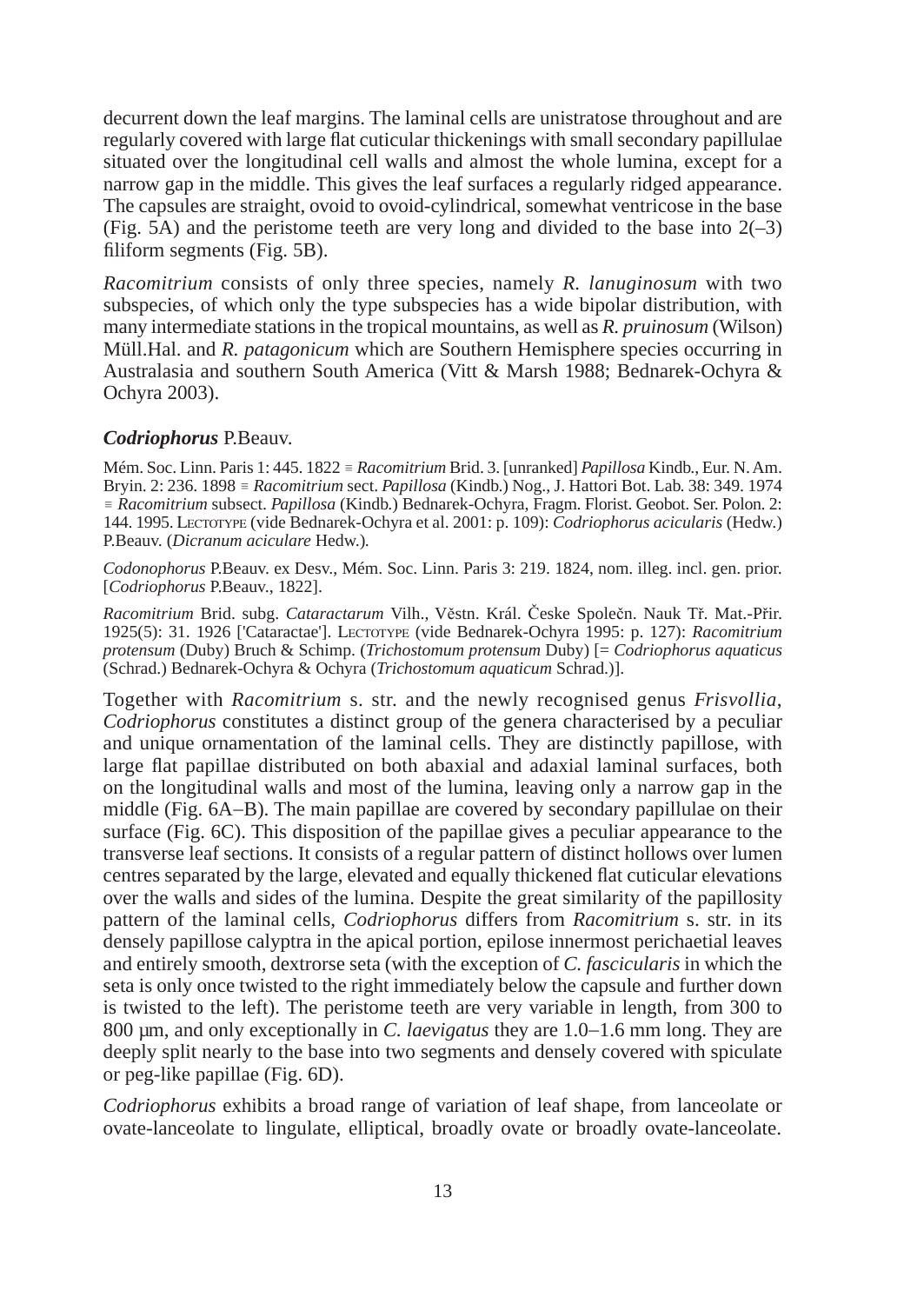

Fig. 5. *Racomitrium lanuginosum*: capsule (A), peristome teeth (B) and portion of seta (C) and *R. pruinosum*: portion of the decurrent part of the hair-point and adjacent laminal cells (D). (A–C from Hintze 1176; D from Streimann 51064; all in KRAM).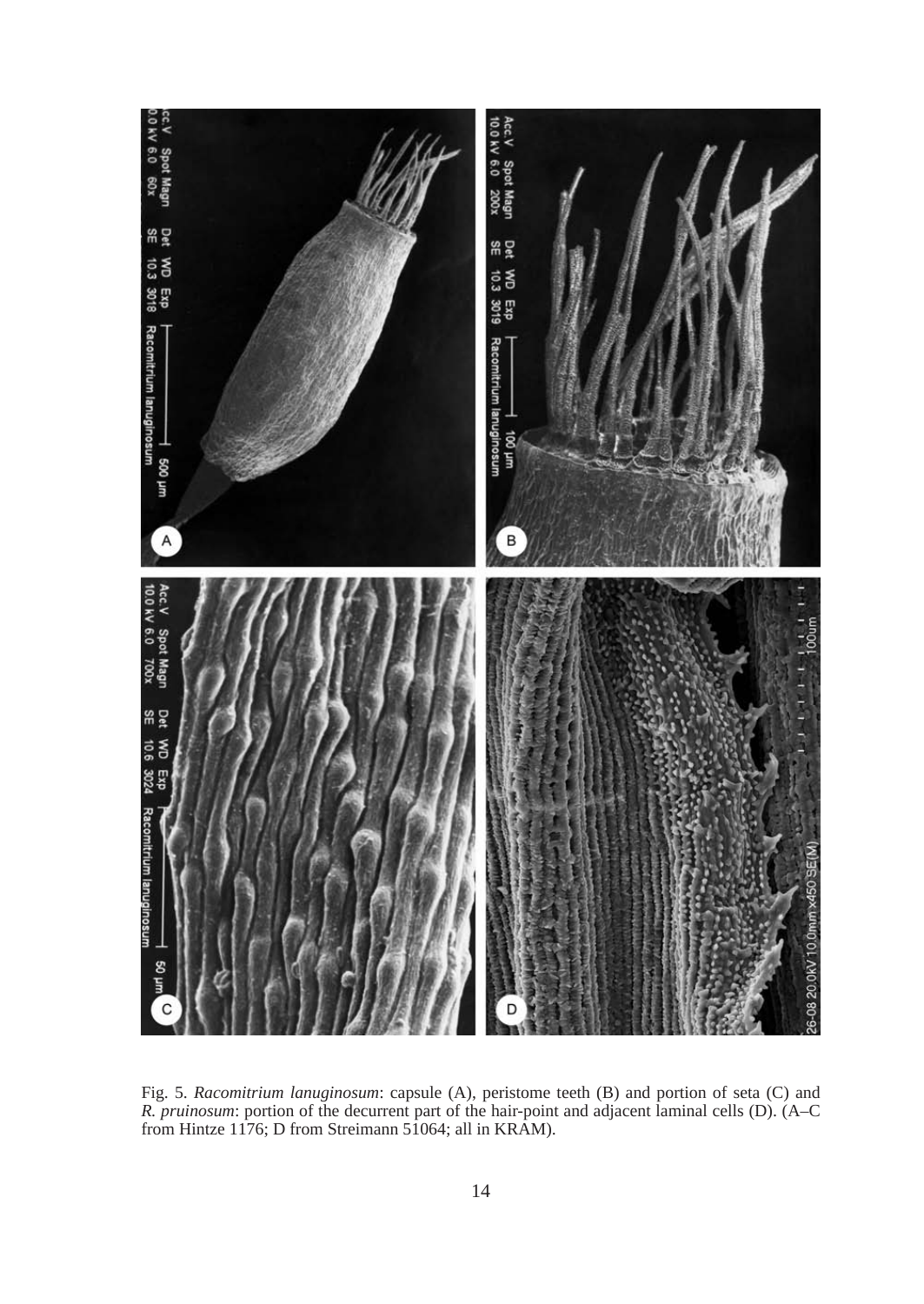

Fig. 6. *Codriophorus fascicularis*: leaf apex (A) and *C. acicularis*: mid-leaf cells (B), upper cells (C) and peristome (D). (A from Lisowski 59922; B–C from Sergio et al. 8296, paratype of *Racomitrium hespericum*; D from Allen 27; all in KRAM).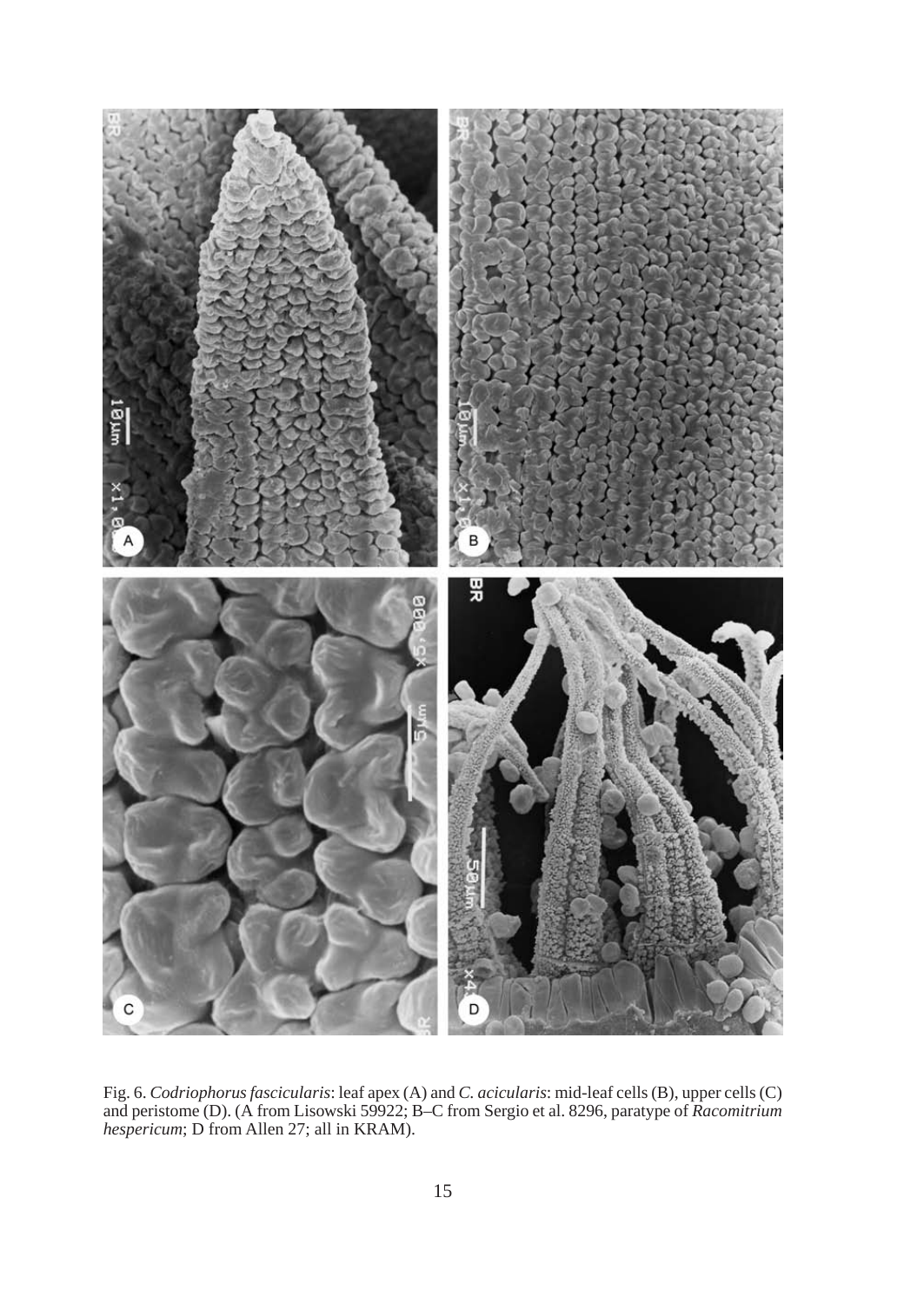Leaves are generally acute or rounded-obtuse to broadly rounded at the apex, entire throughout or variously toothed at the apex. With two exceptions, the leaves are always epilose. Only in *C. carinatus* (Cardot) Bednarek-Ochyra & Ochyra they are minutely hyaline tipped, to 0.1 mm, and in *C. laevigatus* the leaves are terminated with a short,  $0.1-0.3$  mm, non-decurrent, hyaline or yellowish-hyaline, subentire to weakly denticulate awn. The costa is single and variable in its length and anatomy. It vanishes in mid-leaf or is subpercurrent and ceases a few cells below the apex and often it is forked or spurred in the distal portion. It is either bistratose throughout, not or weakly convex on the abaxial side and not or slightly differentiated into guide and stereid cells or 3–4-layered and distinctly convex abaxially, with a prominent abaxial stereid band and an adaxial row of enlarged guide cells.

*Codriophorus* is the earliest recognised (Bednarek-Ochyra et al. 2001) and, besides *Niphotrichum*, the best known taxonomically segregate of Racomitrium. The genus has been monographed by Bednarek-Ochyra (2006), who included 15 species in it. They are primarily distributed in the Holarctic, except for *C. laevigatus* from southern South America, Tristan da Cunha and Gough Island, and *C. dichelymoides* (Herzog) Bednarek-Ochyra & Ochyra of the northern Andes of Colombia.

## *Frisvollia* Sawicki, Szczecińska, Bednarek-Ochyra & Ochyra, **gen. nov.** Figs 7-8

*Racomitrium Brid. sect. Pilifera Bednarek-Ochyra, Fragm. Flor. Geobot. Ser. Polon. 2: 64. 1995 Codriophorus* P.Beauv. subsect. *Piliferi* (Bednarek-Ochyra) Bednarek-Ochyra. type: *Frisvollia varia* (Mitt.) Sawicki, Szczecińska, Bednarek-Ochyra & Ochyra, comb. nov. (Basionym: *Grimmia varia* Mitt., J. Linn. Soc. Bot. 8: 21. 1864).

Plants large and robust, coarse, stiff and rigid, caespitose, yellow, yellow-green or dirty green. Stems erect, ascending or procumbent, sparingly dichotomously or fasciculately branched, sometimes pinnate-branched because of numerous short, lateral, horizontal branches, or nodose owing to lateral tuft-like branchlets. Leaves crowded, closely imbricate to loosely appressed, often falcato-secund, broadly keeled to narrowly canaliculate-concave distally, ovate-lanceolate to lanceolate, from an ovate, plicate base slenderly or broadly acuminate, terminated by a hyaline, straight or flexuose, finely and irregularly spinulose-denticulate hair-point, or occasionally muticous; margins entire and unistratose throughout, recurved to revolute from the base almost to the apex; costa single, unbranched, percurrent or subpercurrent, lying at the bottom of a deep, fairly narrow-angled and partly enclosed furrow, in cross-section distinctly convex on the abaxial side, flat adaxially, bistratose, reniform to elliptical, with 3(–4) adaxial cells not differentiated from the abaxial ones in the distal portion, 3–4-stratose, rectangular to lunate and strongly flattened in the proximal part, with 4–7 adaxial cells approximately of the same size and shape as those in the central row and small stereid cells in 1 or sometimes 2 dorsal rows; laminal cells unistratose throughout, pellucid, with thickened and strongly sinuouse longitudinal walls, short-rectangular to quadrate at the extreme tip, becoming elongate in mid-leaf and long rectangular towards the base; basal cells rectangular, with strongly incrassate, nodulose and porose walls; alar cells short-rectangular, broader, forming a yellow-brown or yellow, pellucid, flat, somewhat decurrent group; supra-alar cells rectangular, with moderately thickened and straight or somewhat sinuose walls, forming a pellucid hyaline marginal border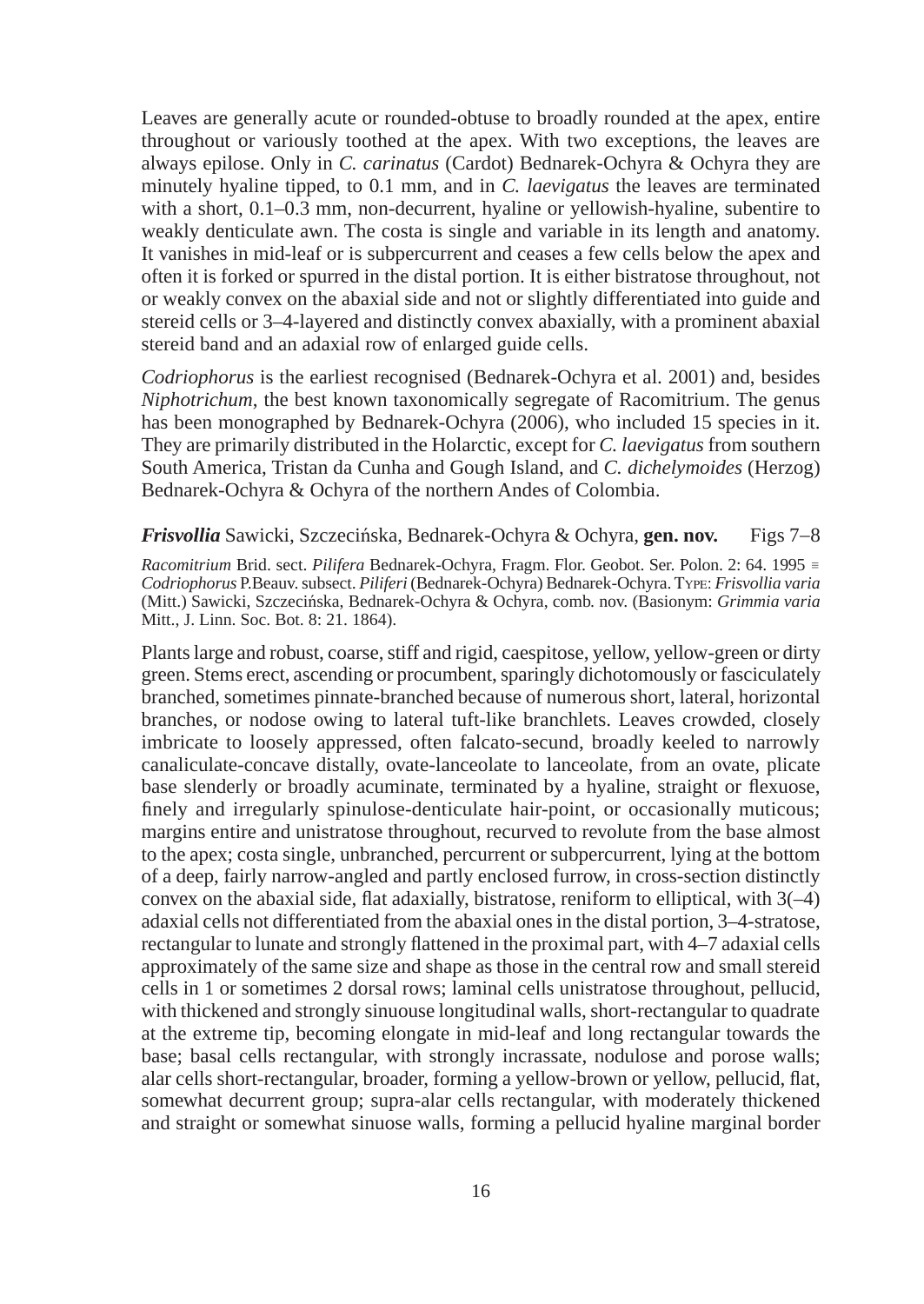of 15–19 cells, often with the second, shorter row consisting of up to 9 similar cells. Dioicous. Inner perichaetial leaves convolute, longitudinally plicate, oblong-lanceolate, broadly acute to rounded-obtuse and apiculate, bluntly serrate due to projecting cell ends at the apex, hyaline throughout, with a thin-walled areolation and a faint costa ending far below the apex. Setae single in the perichaetium, rarely geminate, straight, erect, smooth, glossy, twisted clockwise. Capsules exserted, erect, straight, cylindrical, (2.5–)3.0–4.2 mm long, 0.8–1.0 mm wide, smooth or somewhat sulcate when old and empty, lustrous, pachydermous; operculum subulate, with a straight rostrum; annulus deciduous, consisting of 2–3 rows of large, vesiculose cells; exothecial cells mostly elongate, oblong to longly rectangular, arranged in regular longitudinal rows, becoming rounded, quadrate to shortly rectangular, intensely dark or orange-brown in 4–7 tiers at the orifice, and short-rectangular to rounded with strongly incrassate walls at the base of the urn; stomata many at the urn base, 18–20 per capsule, arranged in 2–3 rows, bicellular, superficial, with rounded pori; peristome teeth 16, dark reddishbrown, 1.0–1.8 mm long, fragile and often broken, faintly papillose to nearly smooth, regularly split nearly to the base into 2, thread-like, terete, equal or unequal branches, nodose on account of distinct articulations, with a short basal membrane, and a low, hyaline preperistome. Spores spherical, pale brown, 12–15  $\mu$ m in diameter, faintly papillose. Calyptra long, conic-mitrate, brown, darker and verrucose at the apex, naked, 4–5-lobed at the base.

ETYMOLOGY: The new genus honours Dr Arne A.Frisvoll, Trondheim, Norway, in recognition of his great contribution to the taxonomy of *Racomitrium* s. lato. In his studies he paid special attention to some characters which proved to be of the paramount importance in taxonomy of this genus and which were generally neglected or ignored by former students and thus directed the taxonomy of this genus into new pathways. He also accepted the polyphyletic nature of *Racomitrium* and suggested the necessity of its division into some smaller, natural genera.

*Frisvollia* is a monotypic genus that consists of only *F*. *varia*, a western North American endemic. It is characterised by the following set of characters: (1) hyaline, flat, denticulate leaf hair-point; (2) plicate leaf base; (3) rectangular to lunate and strongly flattened costa on the adaxial side, bistratose in the upper half, 3–4-layered in the lower half with  $1-2$  layers of abaxial stereids; (4) shortly to long rectangular laminal cells; (5) convolute, plicate and entirely hyaline innermost perichaetial bracts, subacute to rounded-obtuse and bluntly serrate at the apex; (5) long cylindrical capsule with a long rostrate operculum; (6) peristome teeth very long, 1.0-1.8 mm, deeply split nearly to the base into two thread-like branches. The single species of this genus is thoroughly described and illustrated in the monograph of *Codriophorus* (Bednarek-Ochyra 2006).

*Frisvollia varia* shares some characters with *Codriophorus laevigatus* including the presence of a leaf hair-point, plicate leaf bases, leaf areolation, convolute and plicate innermost perichaetial leaves and very long peristome teeth. However, they differ in the shape of the hair-point, anatomy of the costa, areolation of the innermost perichaetial leaves and shape of the capsules. The distinctness of *Frisvollia* is strongly supported by the complete mitochondrial genome as well as phylogeny based on nuclear ITS and plastid *rps4*-*trnL* and *trnK/matK-psbA* sequences (Larraín et al. 2013).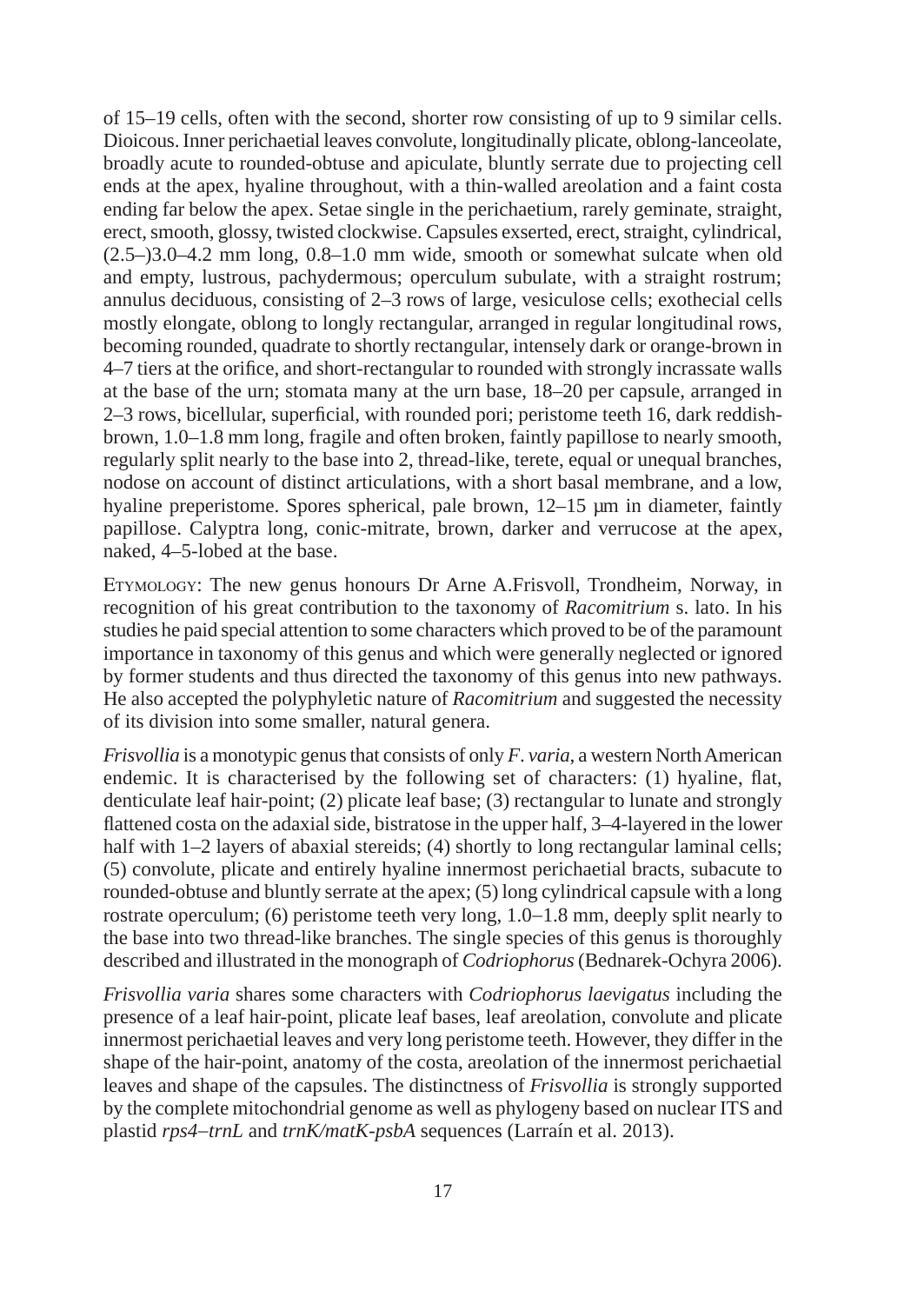

Fig. 7. *Frisvollia varia*: tip of the shoot showing piliferous leaves (A), hair-point (B), muticous leaf apex (C) and upper laminal cells (D). (A from Schofield 22633; B from Henderson 17040; C–D from Lyford 200; all in KRAM).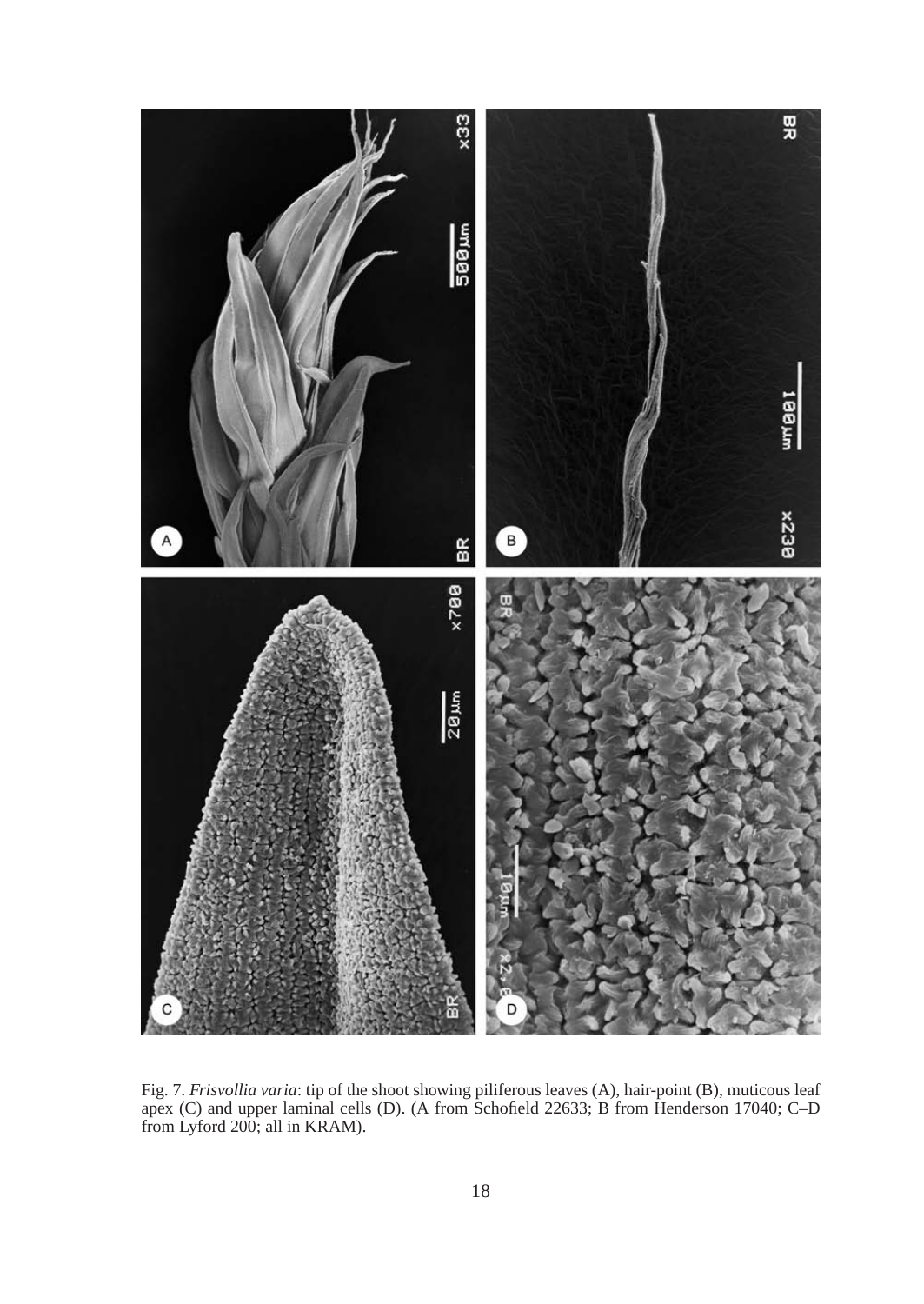

Fig. 8. *Frisvollia varia*: calyptra (A), peristome teeth (B), upper part of the peristome teeth (C) and basal part of the peristome teeth (D). (A from Lyford 200; B-D from Schofield 22633; all in KRAM).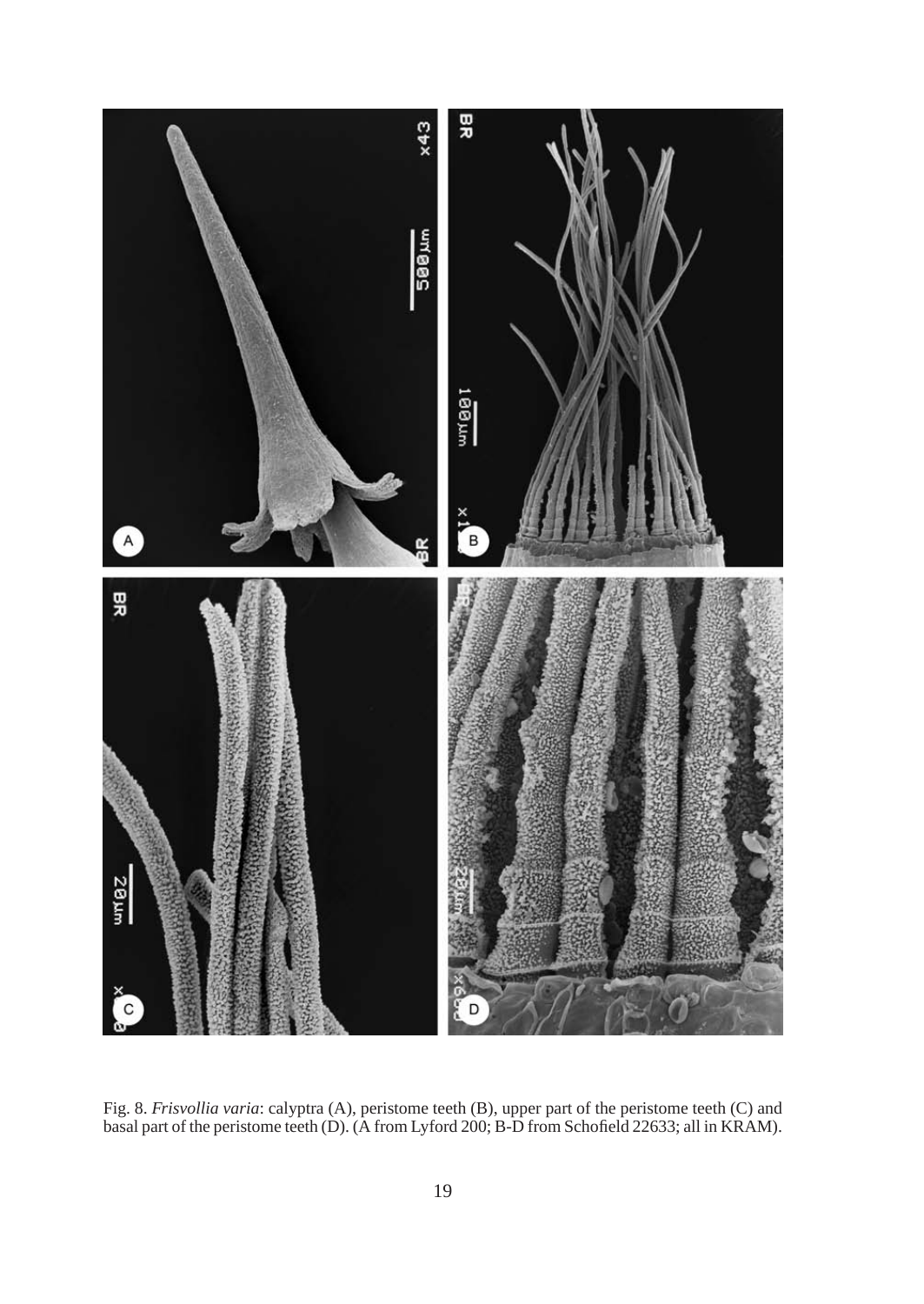#### *Niphotrichum* Bednarek-Ochyra & Ochyra

Cens. Cat. Polish Mosses: 137. 2003 = *Racomitrium* Brid. 2 [unranked] *Canescentia* Kindb., Eur. N. Am. Bryin. 2: 235. 1898 = *Racomitrium* subg. *Canescentia* (Kindb.) Vilh., Věstn. Král. České Společn. Nauk Tř. Mat.-Přír. 1925(5): 15. 1926 ['Canescentes'] / *Racomitrium* subsect. *Canescentia* (Kindb.) Frisvoll, Gunneria 41: 106. 1983 ['Canescens'] / *Racomitrium* sect. *Canescentia* (Kindb.) Bednarek-Ochyra, Fragm. Flor. Geobot. Ser. Polon. 2: 71. 1995 = Racomitrium subg. *Niphotrichum* Bednarek-Ochyra, Fragm. Florist. Geobot. Ser. Polon. 2: 70. 1995, nom. illeg. incl. subg. prior. type: *Racomitrium canescens* (Hedw.) Brid. (*Trichostomum canescens* Hedw.).

*Niphotrichum* is the most distinctive and sharply delimited segregate of *Racomitrium*. It is well characterised by the following combination of morphological traits. The laminal cells are strongly papillose with tall conical papillae situated over the lumina (Fig. 9D), the peristome teeth are very long, regularly divided to the base into 2–3 thread-like branches (Fig. 9B) and the angular cells are hyaline or yellowish-hyaline, thin-walled and form prominent, convex and often decurrent auricles. Additionally, the leaves are triangular, elliptic or broadly ovate-lanceolate and they are terminated with massive, hyaline, papillose and denticulate hair-points (Fig. 9C). The costae are spurred or branched at the tip, ceasing at mid-leaf or well below the leaf apex, bi- or imperfectly tristratose and consist of an adaxial row of enlarged guide cells and an abaxial layer of smaller substereid cells. The innermost perichaetial leaves are hyaline, sheathing and pilose. The setae are smooth and sinistrorse on drying (Fig. 9A). The operculum is longly beaked, with a rostrum as long as the urn or longer and the capsules are plicate when dry (Fig. 9A). *Niphotrichum* is a small genus of eight species which belong within two sections and three subsections.

In the traditionally understood *Racomitrium* species of *Niphotrichum* constituted a distinct group centred around *R*. *canescens* (Hedw.) Brid. It was taxonomically revised by Frisvoll (1983) who recognised eight species, having mainly Holarctic distribution. In the Southern Hemisphere only *N. japonicum* (Dozy & Molk.) Bednarek-Ochyra & Ochyra reaches to Lord Howe Island (Vitt et al. 1993) and *N. elongatum*  to New Zealand, where it is apparently introduced in the South Island (Malcolm & Shevock 2012). The record of *N. canescens* from Chile in South America (He 1998, as *Racomitrium canescens*) is dubious and the voucher specimen, which correctly represents *N. elongatum*, was apparently mislabelled (BednarekOchyra et al. 2011).

#### **All the genera of the Racomitrioideae can be distinguished in the following key:**

- 1 Laminal cells smooth or pseudopapillose due to longitudinal cuticular ridges; peristome teeth short, irregularly divided to the middle, rarely lower, into 2–3 prongs ..................*Bucklandiella*
- 1' Laminal cells papillose; papillae tall and conical, situated over the lumina or large and flat, placed over the longitudinal walls and covering a major part of the lumina except for a narrow central slit; peristome teeth long, split at least to the middle into 2(–3) filiform, somewhat paired, regular segments .........................................................................................................................2
- 2 Laminal cells with tall, conical papillae placed over the lumina; alar cells hyaline or yellowish hyaline, thin-walled forming prominent, decurrent auricles ..................................*Niphotrichum*
- Laminal cells with large, flat papillae placed over the longitudinal walls; alar cells absent, indistinct or prominent, brown to yellowish-orange, never hyaline, thick-walled, forming auricles ..3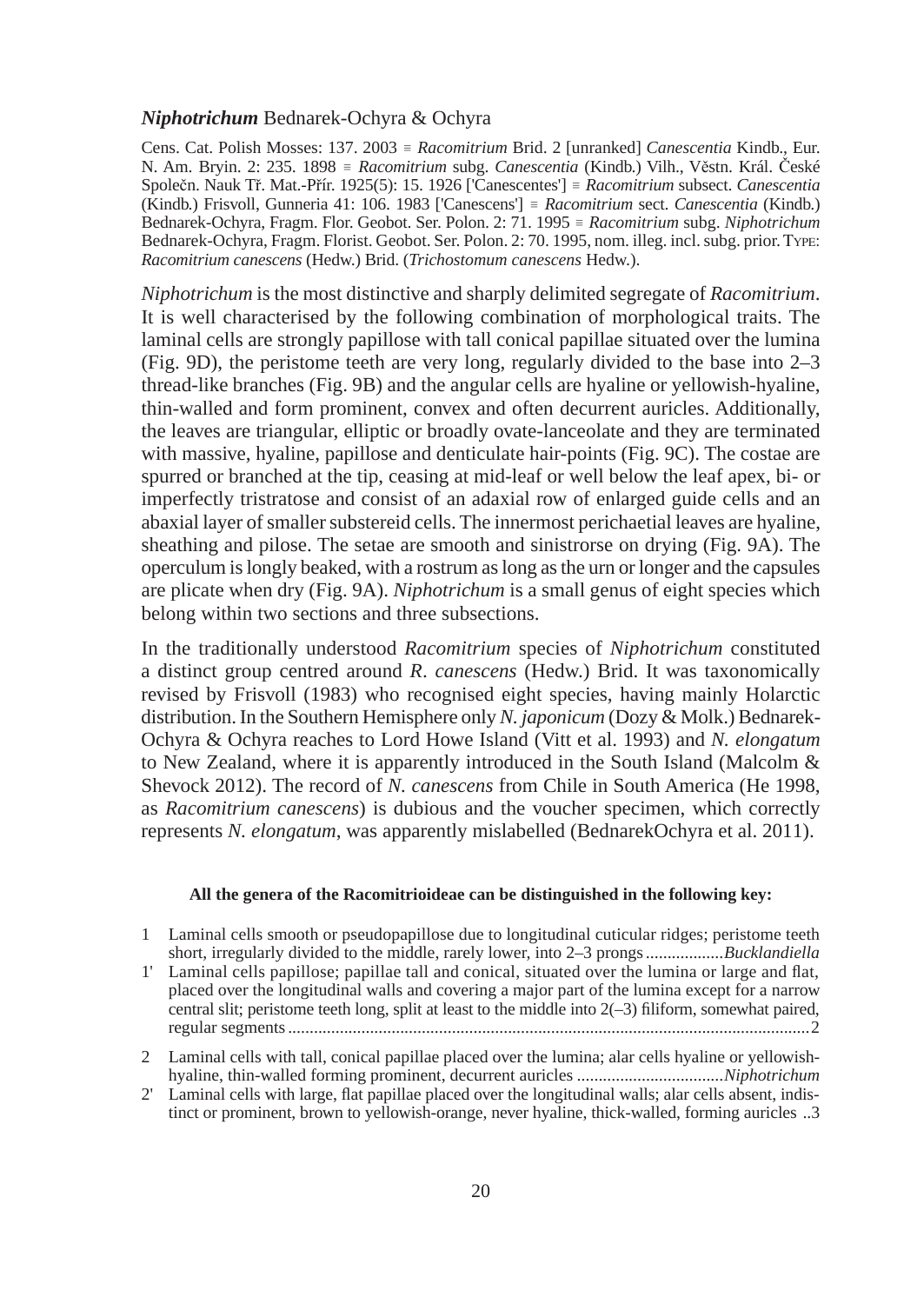

Fig. 9. *Niphotrichum barbuloides*: capsule with the peristome (A); *N. muticum*: peristome teeth (B); *N. japonicum*: tip of the hair-point (C); and *N. elongatum*: mid-leaf cells (D). (A from Smith J-277; B from Ireland 6097; C from Koponen 11604; D from Gos s.n*.,* Jun 1990; all in KRAM).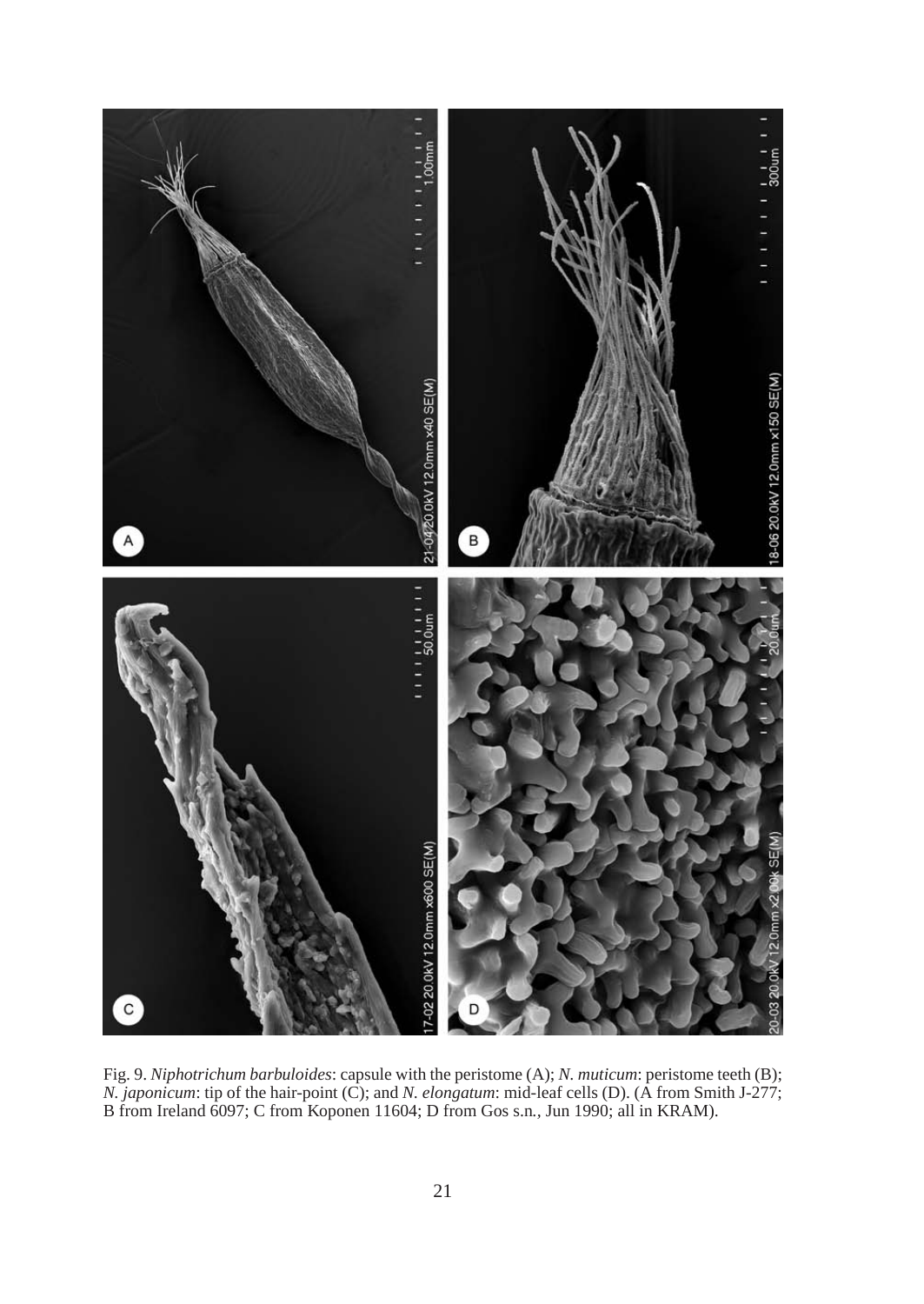- 3 Leaf hair-point eroso-dentate, mostly strongly papillose, long decurrent down the leaf margins; seta strongly papillose, sinistrorse when dry; capsule slightly ventricose at base; calyptra smooth or minutely roughened .............................................................................................*Racomitrium*
- Leaf hair-point absent or, if present, smooth to denticulate, never papillose and decurrent down the leaf margins; seta smooth, dextrorse when dry (in *C. fascicularis* only once twisted to the right immediately below the capsule and below twisted to the left); calyptra distinctly verrucose to papillose ..................................................................................................................................4
- 4 Capsules ovoid to obloid-cylindrical, 1.2–3.0 mm; peristome teeth to 900 µm, if 1000–1600 µm then costa bistratose throughout, ceasing in three fourth the leaf length and the innermost perichaetial leaves thick-walled at the apex; leaves epilose or very seldom with a short, 0.1–0.3 mm, weakly denticulate, hyaline or yellowish-hyaline hair-point ................................. *Codriophorus*
- 4' Capsules long cylindrical,  $(2.5-)3.0-4.2$  mm; peristome teeth 1000–1800 µm; leaf hair-point almost always present, at least on the upper leaves,  $(0.1-0.4-0.7(-1.2)$  mm, very seldom absent, hyaline, sharply denticulate to spiculose-dentate ................................................. *Frisvollia*

#### **Acknowledgements**

This study gained financial support from the National Centre of Science through grant No. N N 303 796 940 for Halina Bednarek-Ochyra and, in part, it was also financed through the statutory fund of the Institute of Botany of the Polish Academy of Sciences. We are also much indebted to Herman Stieperaere and Marcel Verhaeghen, Meise, Belgium, for taking the SEM micrographs. Thanks are due to Rod Seppelt, Hobart, Tasmania, for kindly checking the English, to John McNeill, Edinburgh, U.K., for discussion on nomenclatural issues and to Dr Juan Larraín, Concepción, Chile, for the fruiting specimen of *Codriophorus laevigatus*.

#### **References**

BEDNAREK-OCHYRA, H. 1995: Rodzaj *Racomitrium* (Musci, Grimmiaceae) w Polsce: taksonomia, ekologia i fitogeografia [The genus *Racomitrium* (Musci, Grimmiaceae) in Poland: taxonomy, ecology and phytogeography]. – Fragm. Florist. Geobot. Ser. Polon. **2**: 3–307 (in Polish with extensive English summary).

BEDNAREK-OCHYRA, H. 2006: A taxonomic monograph of the moss genus *Codriophorus* P.Beauv. (Grimmiaceae). – W. Szafer Inst. Bot., Polish Acad. Sci., Kraków, Poland. 276 pp.

BEDNAREK-OCHYRA, H. 2014: Nomenclatural entanglements associated with *Racomitrium chlorocarpum* (Grimmiaceae). – Phytotaxa **188**(3): 153–161.

BEDNAREK-OCHYRA, H. & R. OCHYRA 1998: *Racomitrium lamprocarpum* (Mül.Hal.) Jaeg. - an addition to the moss flora of Îles Kerguelen and the Subantarctic. – J. Bryol. **20**: 525–528.

BEDNAREK-OCHYRA, H. & R. OCHYRA 2003: *Racomitrium patagonicum*, a new species from southern South America. – J. Bryol. **25**: 181–187.

BEDNAREK-OCHYRA, H. & R. OCHYRA 2010a: *Bucklandiella shevockii* (Grimmiaceae), an exquisite new species from Yunnan, China. – Polish Bot. J. **55**: 499–506.

BEDNAREK-OCHYRA. H. & R. OCHYRA 2010b: *Bucklandiella allanfifei* (Grimmiaceae), a new moss species from New Zealand, with a note on South American *B. striatipila*. – J. Bryol. **32**: 245–255.

BEDNAREK-OCHYRA, H. & R. OCHYRA 2011: *Bucklandiella angustissima* sp. nov. (Grimmiaceae), a new austral amphipacific species with the smallest capsules and the shortest setae in the genus. – Cryptogamie, Bryol. **32**: 13–27.

BEDNAREK-OCHYRA, H. & R. OCHYRA 2012a: Antipodal mosses: XVII. *Bucklandiella longtonii*  (Bryopsida, Grimmiaceae), a new species with caducous leaf apices from subantarctic South Georgia. – Nova Hedwigia **94**: 373–384.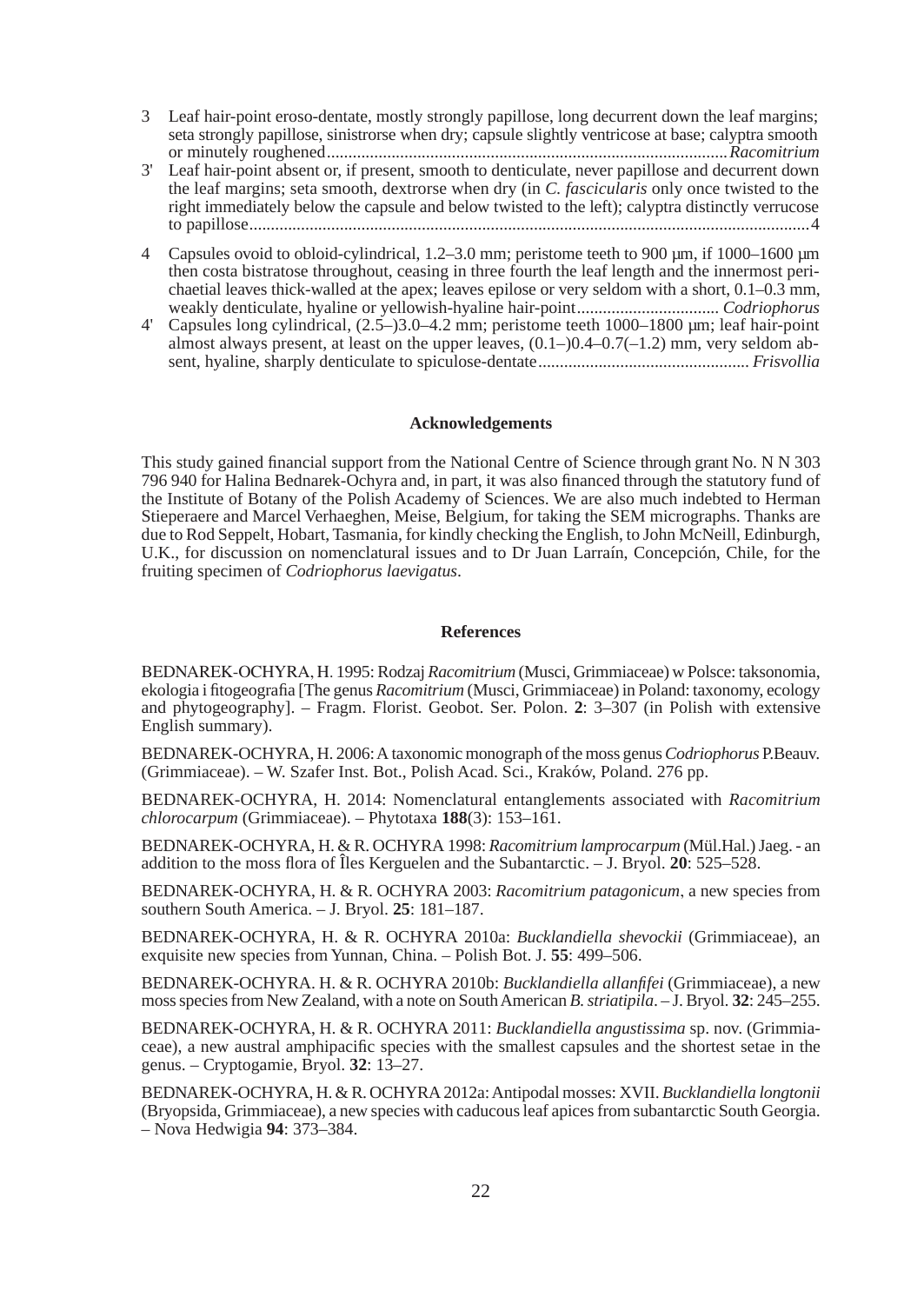BEDNAREK-OCHYRA, H. & R. OCHYRA 2012b: a consideration of *Bucklandiella* (Bryophyta, Grimmiaceae) in South America, with a taxonomic re-assessment of *Racomitrium looseri*. – Nova Hedwigia **95**: 153–163.

BEDNAREK-OCHYRA, H. & R. OCHYRA 2012c: The taxonomic status of *Racomitrium capense*  (Bryophyta, Grimmiaceae) from South Africa. – Cryptogamie, Bryol. **33**: 97–106.

BEDNAREK-OCHYRA, H. & R. OCHYRA. 2013: Diversity of Grimmiaceae subfam. Racomitrioideae in sub-Saharan Africa, including an addition of *Bucklandiella striatipila* to the moss flora of the continent. – Cryptogamie, Bryol. **34**: 3–12.

BEDNAREK-OCHYRA, H., D. LAMY & R. OCHYRA 2001: A note on the moss genus *Codriophorus* P.Beauv. – Cryptogamie, Bryol. **22**: 105–111.

BEDNAREK-OCHYRA, H., R. OCHYRA & W.R. BUCK 1999: The genus *Racomitrium* (Grimmiaceae) in Brazil, with the first report of *R. subsecundum* in South America. – Brittonia **51**: 93–105.

BEDNAREK-OCHYRA, H., R. OCHYRA & A. STEBEL 2011: The moss genus *Niphotrichum* (Bryophyta, Grimmiaceae) in the Polish Carpathians. – In: STEBEL, A. & R. OCHYRA (eds.): Chorological studies on Polish Carpathian bryophytes, pp. 15–51. – Sorus, Poznań.

BEDNAREK-OCHYRA, H., R. OCHYRA, J. SAWICKI & M. SZCZECIŃSKA 2014: *Bucklandiella seppeltii*, a new species of Grimmiaceae from Australasia and its phylogenetic position based on molecular data. – Turkish J. Bot. **38**: 1214–1228. DOI: 10.3906/bot-1405-26

BELL, B.G. 1974: A synoptic flora of South Georgian mosses: V. *Willia* and *Racomitrium*. – Brit. Antarct. Surv. Bull. **38**: 73–101.

BREMER, B. 1981: A taxonomic revision of *Schistidium* (Grimmiaceae, Bryophyta) 3. – Lindbergia **7**: 73–90.

BRIDEL, S.E. 1819: Methodus nova muscorum ad naturae normam melius institute et Muscologiae recentiorum accommodate. – A. Ukertum, Gothae. xviii + 220 pp. + T. i–ii.

CLIFFORD, H.T. 1955: On the distribution of *Rhacomitrium crispulum* (H.f. & W.) H.f. & W. – Bryologist **58**: 330–334.

DARLING, A.C.E., B. MAU, R.F.R. BLATTNER & N.T. PERNA 2004: Mauve: multiple alignment of conserved genomic sequence with rearrangements. – Genome Res. **14**: 1394–1403.

DegUcHi, H. 1984: Studies on some Patagonian species of Grimmiaceae (Musci, Bryophyta). – In: InoUe, H. (ed.), Studies on cryptogams in southern Chile, pp. 17–72. – Kenseisha, Tokyo.

DROUIN, G., H. DAOUD & J. XIA 2008: Relative rates of the synonymous subtitutions in the mitochondrial, chloroplast and nuclear genomes of seeds plants. – Mol. Phyl. Evol. **49**: 827–831.

FRISVOLL, A.A. 1983: A taxonomic revision of the *Racomitrium canescens* group (Bryophyta, Grimmiales). – Gunneria **41**: 1–181.

FRISVOLL, A.A. 1988: A taxonomic revision of the *Racomitrium heterostichum* group (Bryophyta, Grimmiaceae) in N. and C. America, N. Africa, Europe and Asia. – Gunneria **59**: 1–289.

HE, S. 1998: A checklist of the mosses of Chile. – J. Hattori Bot. Lab. **85**: 103–189.

HUELSENBECK, J.P. & F.R. RONQUIST 2001: MRBAYES: Bayesian inference of phylogeny. – Bioinformatics **17**: 754–755.

HUTTUNEN, S. & M.S. IGNATOV 2010: Evolution and taxonomy of aquatic species in the genus *Rhynchostegium* (Brachytheciaceae, Bryophyta). – Taxon **59**: 791–808.

IGNATOV, M.S. & S. HUTTUNEN. 2002: Brachytheciaceae (Bryophyta) – a family of sibling genera. – *Arctoa* **11**: 245–296.

irelanD, r.r., B. Bellolio, H. BeDnareK-ocHyra & r. ocHyra 2005: Fertile plants of *Racomitrium patagonicum* (Bryopsida, Grimmiaceae). – J. Hattori Bot. Lab. **98**: 203–209.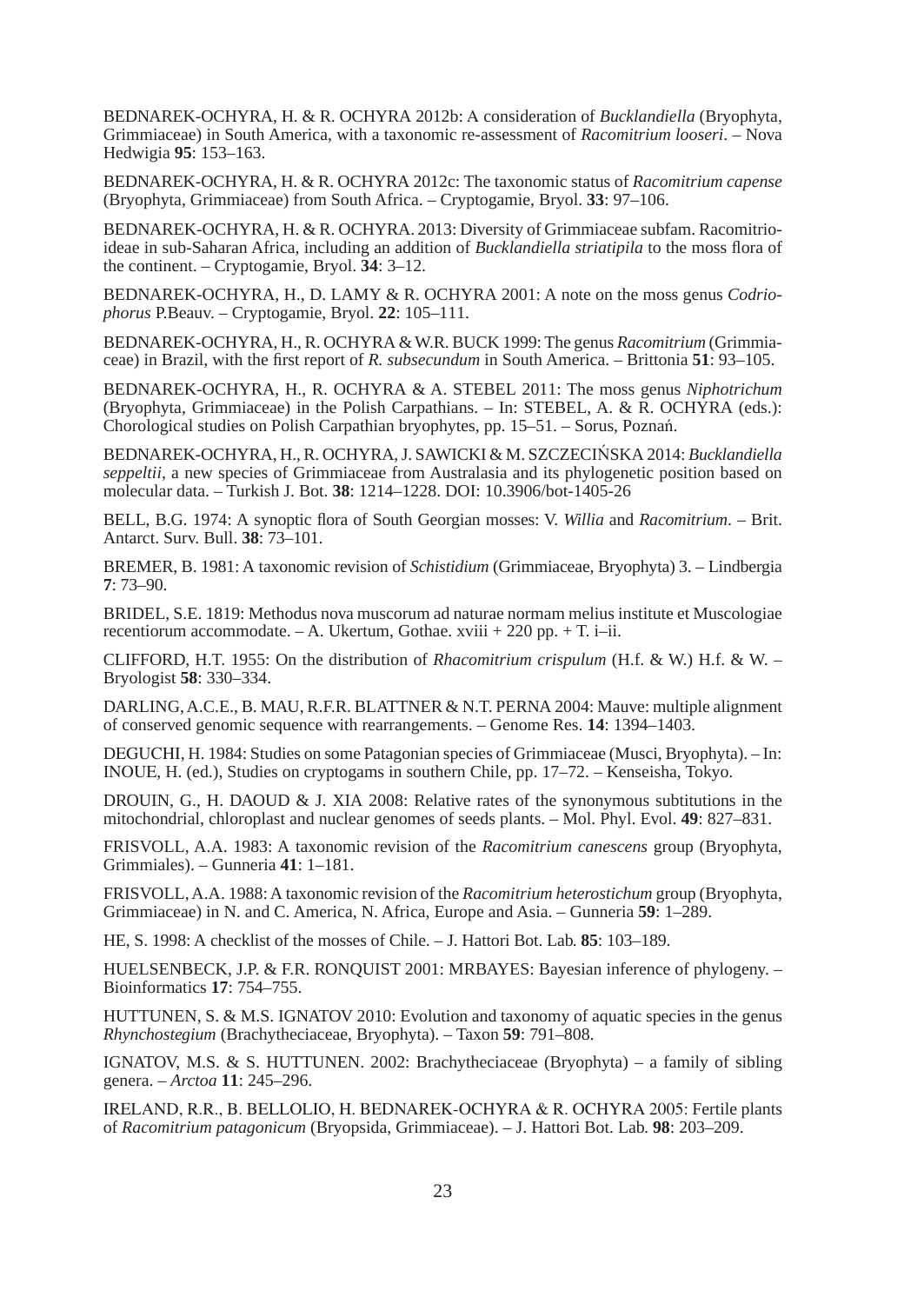KINDBERG, N.C. 1897['1898']: Species of European and Northamerican Bryineae (mosses) synoptically described. Part 2. Acrocarpous, pp. 153–410. – Linköpings Lithografiska Aktiebolag, Linköping.

KOPONEN, T. 1968: Generic revision of Mniaceae Mitt. (Bryophyta). – Ann. Bot. Fenn. **5**: 117–151.

KÖcKinger, H., H. BeDnareK-ocHyra & r. ocHyra 2007: *Bucklandiella nivalis* (Grimmiaceae, Bryopsida), a new European moss species from the Alps of Austria. – Bryologist **110**: 92–99.

LARRAÍN, J., D. QUANDT & J. MUÑOZ. 2011: *Bucklandiella araucana* (Grimmiaceae), a new species from Chile. – Bryologist **114**: 732–743.

LARRAÍN, J., D. QUANDT, M. STECH & J. MUÑOZ 2013: Lumping or splitting? The case of *Racomitrium* (Bryophytina: Grimmiaceae). – Taxon **62**: 1117–1132.

LIU, Y., J.-Y. XUE, B. WANG, L. LI & Y.-L. OIU 2011: The mitochondrial genomes of the early land plants *Treubia lacunosa* and *Anomodon rugelii:* dynamic and conservative evolution. – PLoS ONE **6(**10): e25836. doi:10.1371/journal.pone.0025836

LIU, Y., R. MEDINA & B. GOFFINET 2014: 350 My of mitochondrial genome stasis in mosses, an early land plant lineage. – Mol. Biol. Evol. Doi:10.1093/molbev/msu199.

LOESKE, L. 1930: Monographie der europäischen Grimmiaceen. – Bibl. Bot. **101**: 1–236.

LOHSE, M., O. DRECHSEL & R. BOCK 2007: OrganellaGenomeDRAW (OGDRAW) – a tool for the easy generation of high-quality custom graphical maps of plastid and mitochondrial genomes. – Current Genet. **52**: 267–274.

MALCOLM, B. & J. SHEVOCK 2012: *Niphotrichum elongatum* (Frisvoll) Bednarek-Ochyra & Ochyra (Grimmiaceae) new to New Zealand and the Southern Hemisphere. – Austral. Bryol. Newsl. **61**: 13–14.

NOGUCHI, A. 1974: Musci japonici. X. The genus *Racomitrium*. – J. Hattori Bot. Lab. **38**: 337–369.

OCHYRA, R. 1985: *Koponenia*, a new pleurocarpous moss genus from Bolivia. – J. Bryol. **13**: 479–486.

OCHYRA, R. 1986: On the taxonomic position of *Sciaromium lacustre* Herz. & Rich. in Rich. – J. Bryol. **14**: 109–115.

OCHYRA, R. 1987a: On the taxonomy and family placement of the moss genus *Limbella* (C.Muell.) Broth. – J. Bryol. **14**: 465–485.

OCHYRA, R. 1987b: A revision of the moss genus *Sciaromium* (Mitt.) Mitt. II. The section *Limbidium*  Dusén, with a description of *Vittia* gen. nov. (Vittiaceae fam. nov.). – J. Hattori Bot. Lab. **62**: 387–415.

OCHYRA, R., H. BEDNAREK-OCHYRA & R.I. LEWIS SMITH 2008: New and rare moss species from the Antarctic. – Nova Hedwigia **87**: 457–477.

ocHyra, r., J. ŻarnoWiec & H. BeDnareK-ocHyra 2003: Census catalogue of the Polish mossses. – Polish Acad. of Sci., Inst. of Bot., Kraków. 372 pp.

OLIVÁN, G., L. HEDENÄS & A.E. NEWTON 2007: Phylogeny of *Hygrohypnum*Lindb. based on molecular data. – In: NEWTON, A.E. & R. TANGNEY (eds.): Pleurocarpous mosses. Systematics and evolution. – Syst. Ass. Spec. Vol. Ser. **71**: 215-226. – CSC Press, London.

OLSSON, S., J. ENROTH, V. BUCHBENDER, L. HEDENÄS, S. HUTTUNEN et al. 2011: *Neckera*  and *Thamnobryum* (Neckeraceae, Bryopsida): paraphyletic assemblages. – Taxon **60**: 36–50.

POSADA, D. & K.A. CRANDALL 1998: MODELTEST: testing the model of DNA substitution. – Bioinformatics **14**: 817–818.

RAMBAUT, A. & A.J. DRUMMOND. 2003: Tracer version 1.3 [computer programme]. Available: http://evolve.zoo.ox.ac.uk. Accessed 31 Jan. 2012.